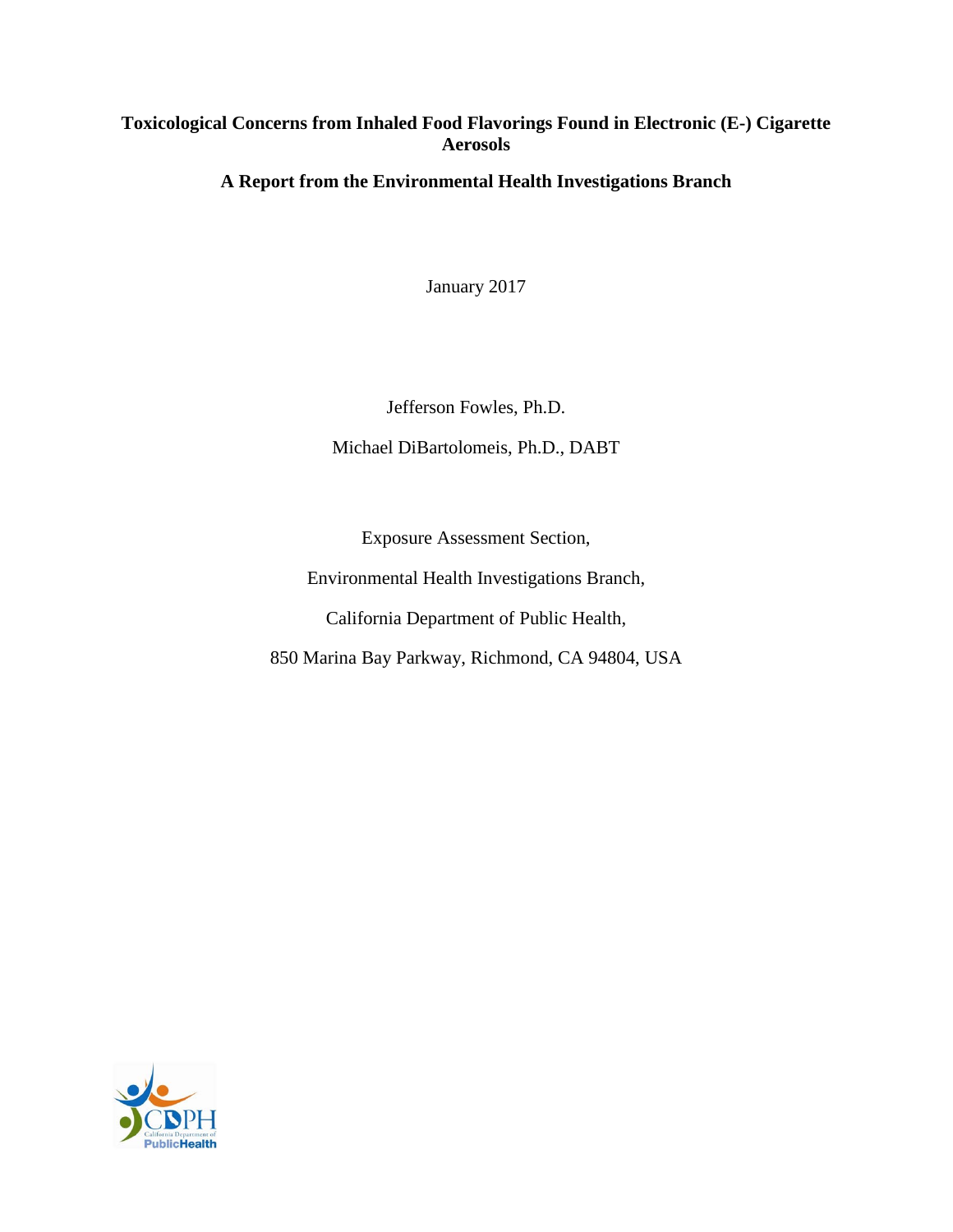Keywords: electronic-cigarettes (e-cigarettes), aldehydes, ketones, inhalation toxicity, diacetyl, 2,3-pentanedione, diketones, 2,4-pentanedione, 2,3-hexanedione, 2,3-heptanedione, cinnamaldehyde, pyrazines, inflammation, respiratory irritation.

# **Contents**

| Toxicological Concerns from Inhaled Food Flavorings Found in Electronic (E-) Cigarette Aerosols: A |  |
|----------------------------------------------------------------------------------------------------|--|
|                                                                                                    |  |
|                                                                                                    |  |
|                                                                                                    |  |
|                                                                                                    |  |
|                                                                                                    |  |
|                                                                                                    |  |
|                                                                                                    |  |
|                                                                                                    |  |
|                                                                                                    |  |
|                                                                                                    |  |
|                                                                                                    |  |
|                                                                                                    |  |
|                                                                                                    |  |
|                                                                                                    |  |
|                                                                                                    |  |
|                                                                                                    |  |
|                                                                                                    |  |
| Appendix C. Statement from California Tobacco Control Program on public health policy implications |  |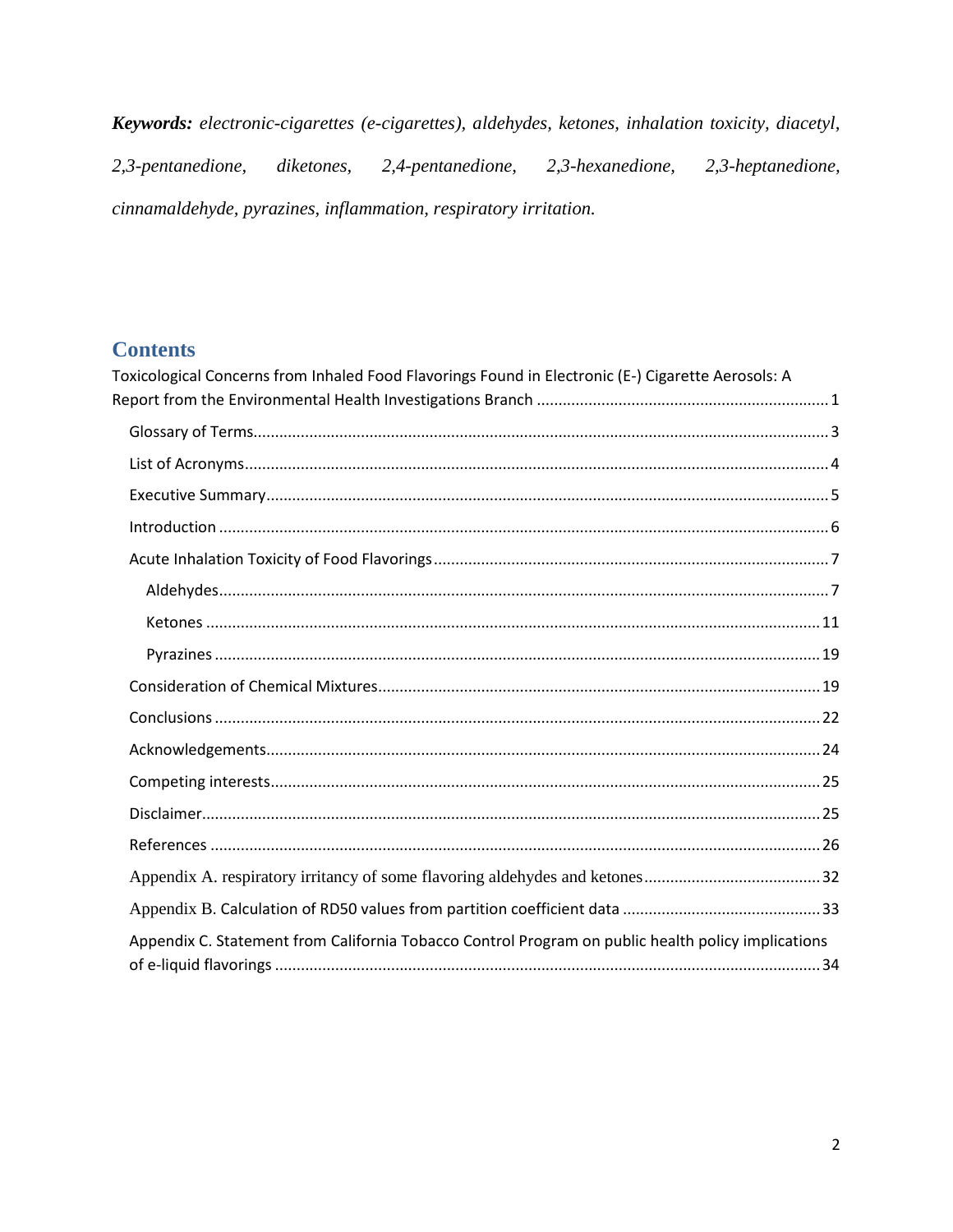## <span id="page-2-0"></span>**Glossary of Terms**

**Aerosol**: An airborne collection of dust or mist particles that can be inhaled.

**Aldehyde**: A class of organic chemicals that often has irritating properties. Some are used as flavors.

**Carrier liquid**: Chemical used to dissolve and deliver nicotine and flavorings in an e-liquid product.

**Cinnamaldehyde**: A chemical used in cinnamon flavorings and associated with lung irritation.

**Diketone**: A chemical class that includes flavoring chemicals such as diacetyl, 2,3-pentanedione, and others.

**Dosimetry Model**: Dosimetry is the study and practice of measuring or estimating the internal dose of a substance in individuals or a population. Dosimetry models provide a link to understanding the relationship between an external exposure such as a chemical and the biological response. They are used in risk assessment for development of occupational exposure limits for inhaled substances.

**E-cigarette**: A handheld electronic device that vaporizes or aerosolizes a flavored liquid, which the user inhales.

**Electronic smoking device**: A generic term encompassing all forms of nicotine or other non-nicotine products that heat a carrier liquid to form an aerosol for inhalation.

**E-liquid**: The liquid that is vaporized or aerosolized and inhaled when an e-cigarette device is used. E-liquids often include nicotine, but some are non-nicotine.

**Glycol**: An organic chemical used as carrier liquid, commonly propylene glycol or vegetable glycerin.

**Inflammation**: The release of proteins that cause immune cells to gather in specific areas, letting off damaging oxidizing chemicals in a defense reaction.

**Inflammatory response**: The release of proteins that cause immune cells to gather in specific areas, releasing damaging oxidizing chemicals in a defense reaction.

**Irritation**: Overstimulation of tissue often resulting in inflammation, caused by the breakdown by an external agent or chemical of the mucous membranes that, in the case of e-cigarette smoking, protect the respiratory tract.

**Ketone**: A class of chemical that can be found in many different flavorings.

**MouseRD<sub>50</sub>**: The concentration of chemical required to reduce the mouse respiration rate by 50 percent.

**Necrosis**: Induced and programmed cell death, which can be triggered by environmental factors.

**Parts per million (ppm)**: Unit of measure for concentrations of chemicals in the air or other matrix.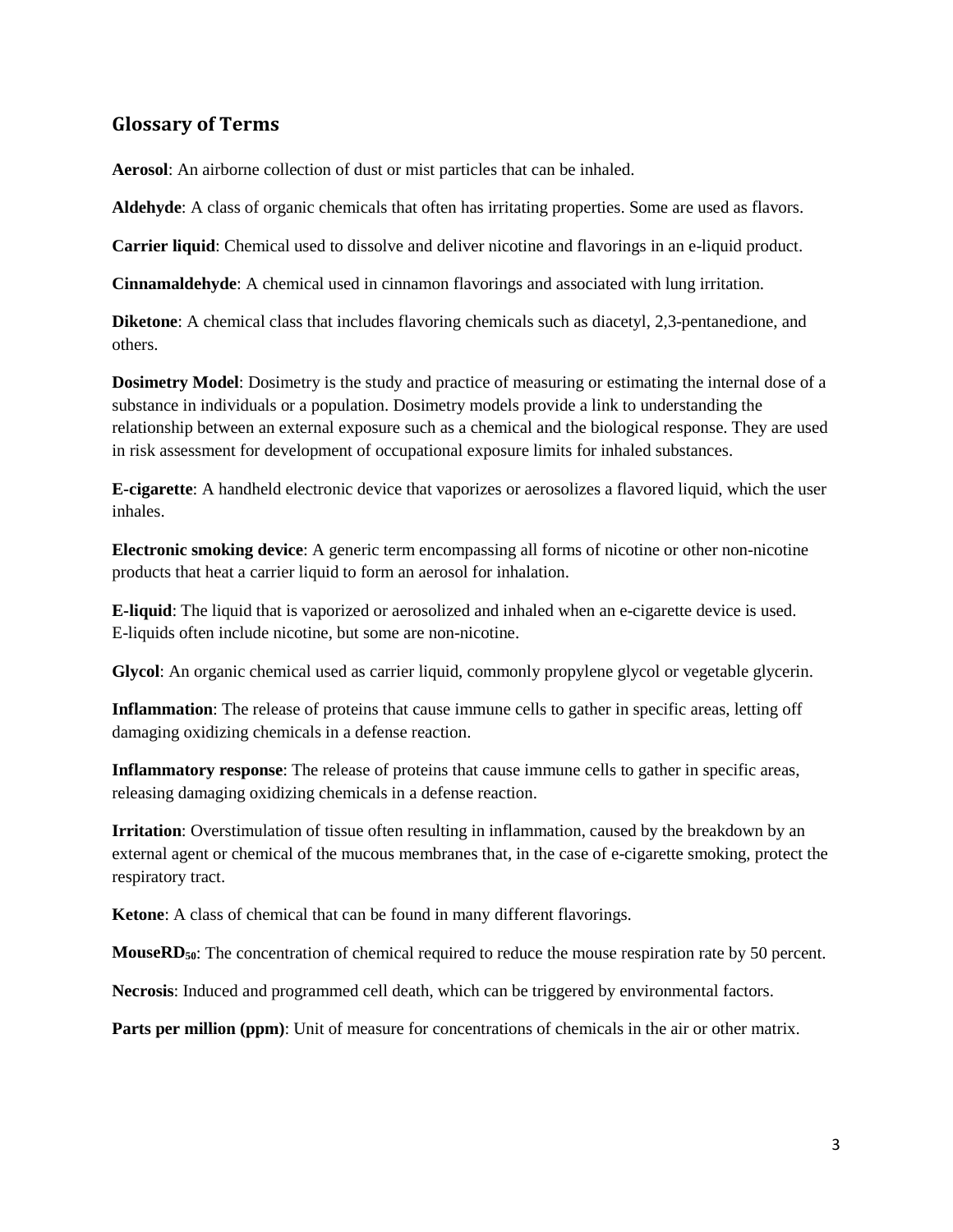**Particulates**: Small, distinct solids suspended in a liquid or gas. They are a major component of air pollution and tobacco smoke. Exposure to inhaled particulate matter is associated with development of respiratory and cardiovascular disease.

# <span id="page-3-0"></span>**List of Acronyms**

**ADI**: Acceptable Daily Intakes.

**BO**: Bronchiolitis obliterans, a severe life-threatening, non-reversible obstructive lung disease in which the small airway branches, known as bronchioles become damaged and inflamed by chemical particles leading to extensive scarring that blocks the airways.

**DA**: Diacetyl, a chemical flavoring agent associated with a severe respiratory disease known as bronchiolitis obliterans.

**FDA**: Food and Drug Administration, a federal agency within the U.S. Health and Human Services Agency which is responsible for protecting and promoting public health through the regulation and supervision of food safety, tobacco products, dietary supplements, prescription and over-the-counter pharmaceutical drugs (medications), vaccines, biopharmaceuticals, blood transfusions, medical devices, electromagnetic radiation emitting devices, cosmetics, animal foods and feed, and veterinary products.

**ILD**: Interstitial lung disease is a general category that includes many different lung conditions characterized by progressive scarring of the lung tissue between and supporting the air sacs. This scarring may cause progressive lung stiffness, eventually affecting the ability to breathe and get enough oxygen into your bloodstream. Once lung scarring occurs, it is generally irreversible.

**JECFA**: Joint Expert Committee on Food Additives and Contaminants, an international scientific expert committee administered jointly by the Food and Agriculture Organization of the United Nations and the World Health Organization. It was initially formed to evaluate the safety of food additives. Its work now also includes the evaluation of contaminants, naturally occurring toxicants and residues of veterinary drugs in food.

**NIOSH**: National Institute for Occupational Safety and Health is part of the U.S. Centers for Disease Control and Prevention and is mandated to assure safe and healthful working conditions and to preserve our human resources.

**WHO**: World Health Organization, a specialized agency of the United Nations that is concerned with international public that works with governments and nations and other partners to prevent infectious diseases and non-communicable diseases like cancer and heart disease.

**μg**: (Microgram): unit of mass equal to one billionth of a kilogram, one millionth of a gram, or one thousandth of a milligram.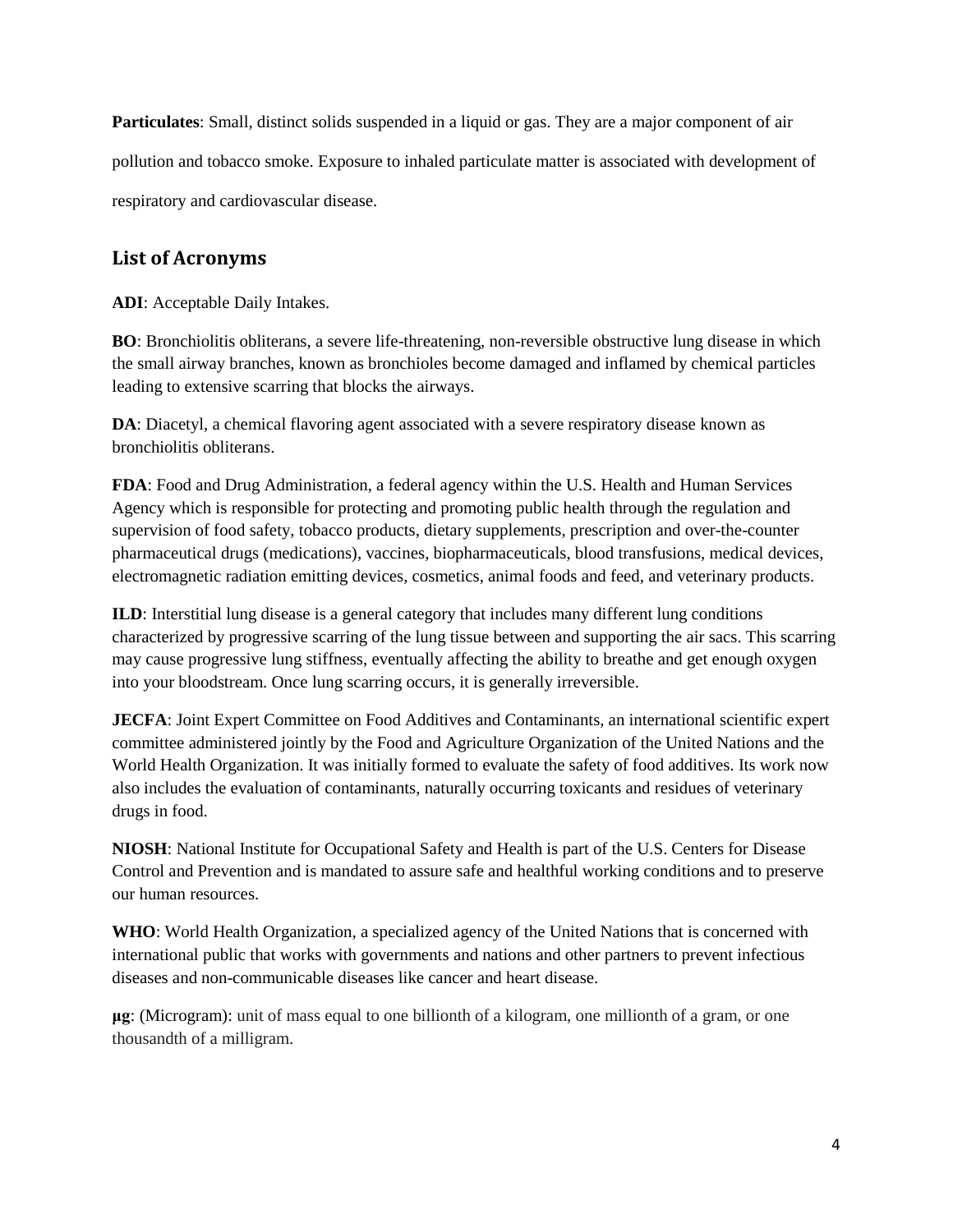## <span id="page-4-0"></span>**Executive Summary**

Electronic smoking devices (e-cigarettes) often contain food flavorings as part of the e-liquid component that is vaporized and inhaled. While food flavorings have a history of safe use when orally ingested, much less is known about this new route of exposure to flavoring chemicals through inhaled aerosols. This paper describes toxicological data for some food flavorings that are commonly used in commercially available e- liquids.

In the course of our review, we found that some e-cigarette aerosols are inflammatory and irritating to lung cells, in a manner that is unrelated to their nicotine content. Toxicological data clearly show that irritant and inflammatory effects occur with inhalation of different diketones, like diacetyl, 2,3-pentanedione, and chemically related substitutes. These chemicals should not be assumed to be safe for chronic inhalation. Cinnamon flavorings clearly induce pro-inflammatory cytokines in the lungs in animal studies that could lead to respiratory disease upon prolonged exposure in humans. The possibility of respiratory toxicity from chemical mixture interactions exists and should be considered and studied.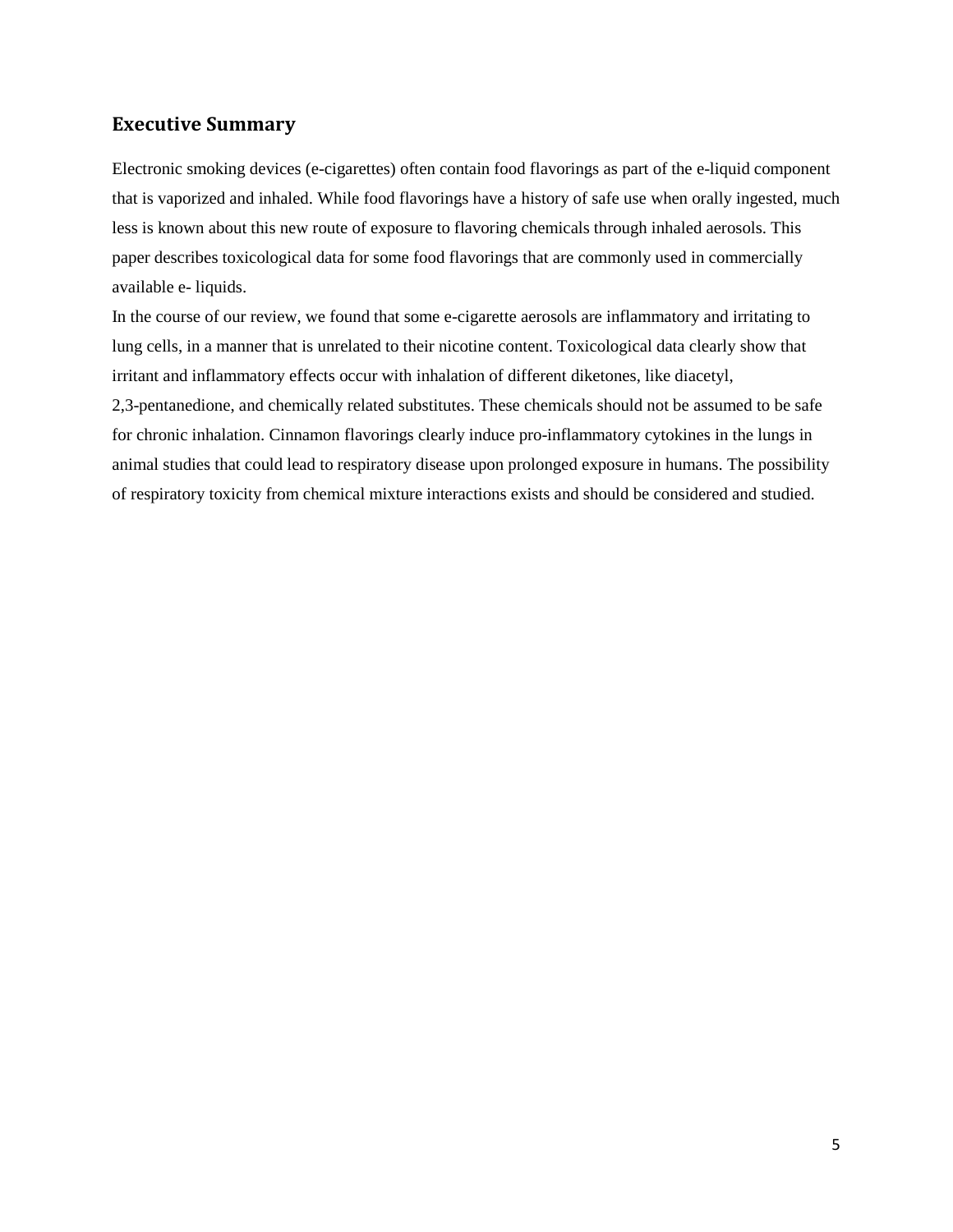## <span id="page-5-0"></span>**Introduction**

E-cigarettes are in widespread use throughout California (CDPH, 2015). There is a large variety of device designs, flavoring agents, and nicotine content. A solvent "carrier liquid" such as glycerin or propylene glycol is used to deliver the flavorings and nicotine. Many previous assessments focused on the glycerin or propylene glycol solvents used in e-cigarettes and the production of reactive oxidative products (i.e., chemical pollutants that can cause cell damage) formed by heating the carrier liquid to temperatures in excess of 200 C (Wang et al., 2016). Less information is available about the potential health impacts of chronic inhalation of the food flavoring chemicals that vary across different e-liquids. The World Health Organization (WHO) estimated that over 7,000 flavoring combinations existed in 2014, and that number may be an underestimate today (WHO, 2014). One published estimate placed the number of flavorings at 7,764, and 466 distinct types of electronic devices (Barrington-Trimis et al., 2014). A survey of 30 e-liquids confirmed a variety of chemical flavorings and found that most chemicals were present in the 1-4 percent percent range (a very high concentration equal to 10,000 – 40,000 parts per million or ppm) in the liquid (Tierney et al., 2015).

A primary concern about the widespread application of food flavoring additives in the liquids used in e-cigarettes is that, while approved food flavorings have been deemed "generally regarded as safe" for ingestion by the U.S. Food and Drug Administration (FDA) or the WHO, very few have undergone adequate toxicity or safety testing for acute or chronic inhalation (Costigan and Meredith, 2015). Similarly, a "toxicological threshold of concern" approach, comparing human exposures with doses causing toxicological effects in animal studies, only focused on systemic toxicity and not on respiratory effects (Costigan and Meredith, 2015). Despite assessments that imply that the inhaled flavorings are toxicologically benign (Public Health England, 2015; Farsalinos, 2015), and widespread public claims that e-cigarette aerosols are essentially harmless when compared with conventional cigarette smoke, numerous published studies show quite clearly that e-cigarette aerosols and e-liquids possess the ability to cause respiratory irritation, inflammation, and toxicity to lung cells (Higham et al., 2016; Scheffler et al., 2015). Inflammatory and irritant effects of e-cigarette aerosols *in vitro* appear to be independent of the presence or absence of nicotine, implying that non-nicotine components are responsible (Higham et al., 2016). A recent study found a positive association between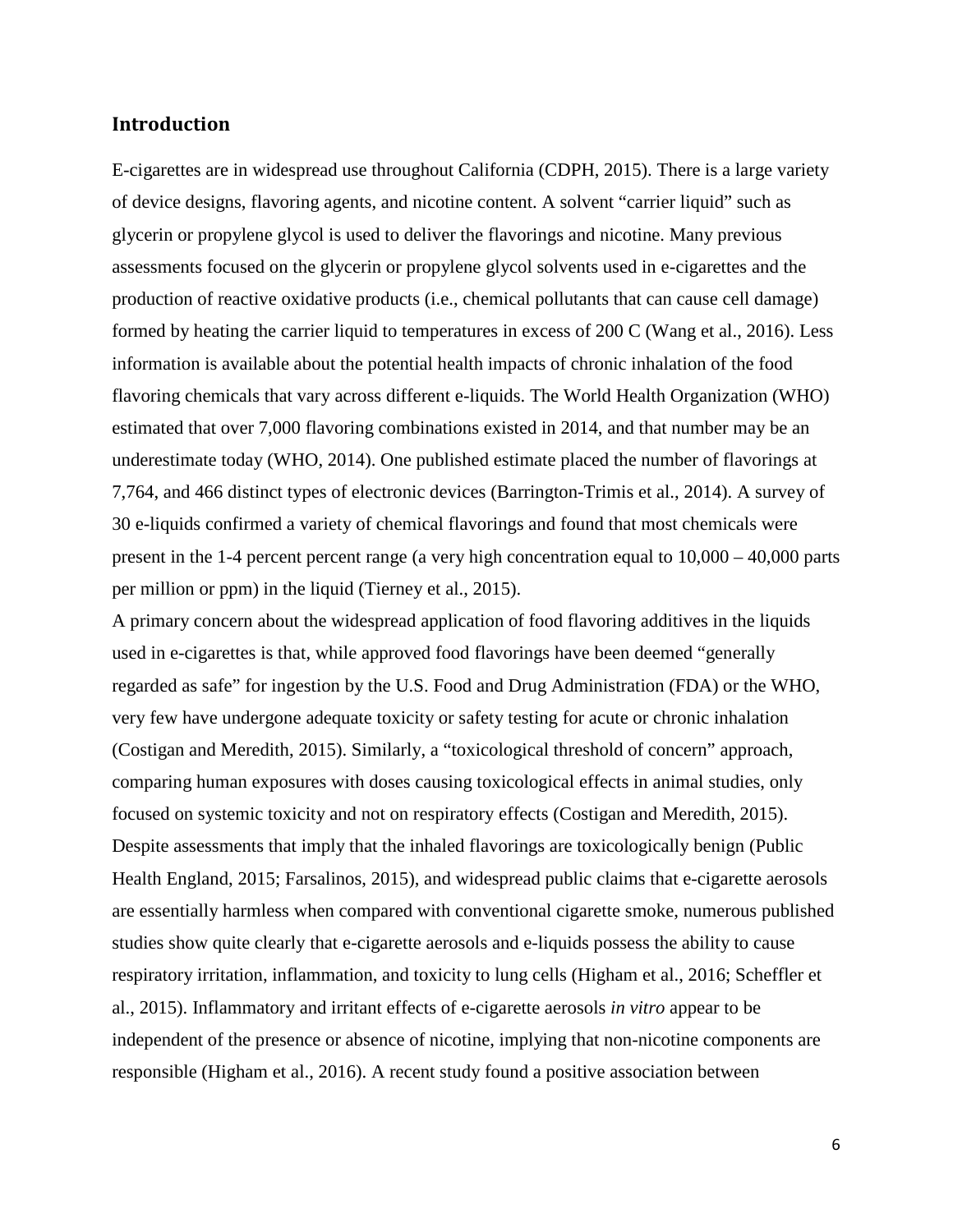e-cigarette use and incidence of asthma among high school students in South Korea, after adjusting for conventional cigarette use (Cho and Paik, 2016).

A secondary concern about food flavoring chemicals is that the safety assessments that form the basis of the WHO's Joint Expert Committee on Food Additives and Contaminants (JECFA) acceptable daily intakes (ADIs) are almost entirely founded on the assumption that the daily dose of each chemical stems from dietary intake due to its presence in specific foods. These assessments never envisaged that a new route of exposure would arise in the form of inhaled aerosols of these chemicals. Thus, the ADI's calculated by the WHO/JECFA are obsolete for the purposes of determining safety from inhalation of food flavorings via e-cigarettes. Consequently, food flavorings, previously considered benign, may in fact result in both systemic and local (pulmonary) toxicities that are likely to have been, until now, unanticipated and therefore undescribed.

This paper aims to review and summarize what is currently known about the inhalation toxicity of some of the major flavorings found in e-cigarettes, using publicly available databases, including PubMed and Toxnet, to identify peer-reviewed articles on the inhalation toxicity of selected food flavorings reported to be found in e-cigarette liquids. The paper is not intended to be a comprehensive review of all toxicology or epidemiology data on all potential flavoring chemicals. Exposure and risk scenarios have been constructed to allow for a dose comparison with occupational standards and observed toxicological effects in experimental animal models.

### <span id="page-6-0"></span>**Acute Inhalation Toxicity of Food Flavorings**

#### <span id="page-6-1"></span>**Aldehydes**

Many aldehydes have specific fragrances or flavors associated with them, and are used as food additives and in e-liquids used in e-cigarettes (Tierney et al., 2015). Nearly all known aldehydes cause some degree of mucus membrane irritation with resulting inflammation when inhaled at sufficient concentrations. Many aldehyde, alcohol, and ketone flavorings are simple chemical modifications of one another. Other flavorings may have an entirely different chemical structure. For example, Figure 1 shows the similarity of chemical structures for cinnamaldehyde (known to cause lung irritation if inhaled), and raspberry ketone, about which much less is known. Other compounds, such as 2-heptanone, display a different chemistry. Due to similarities in structure, it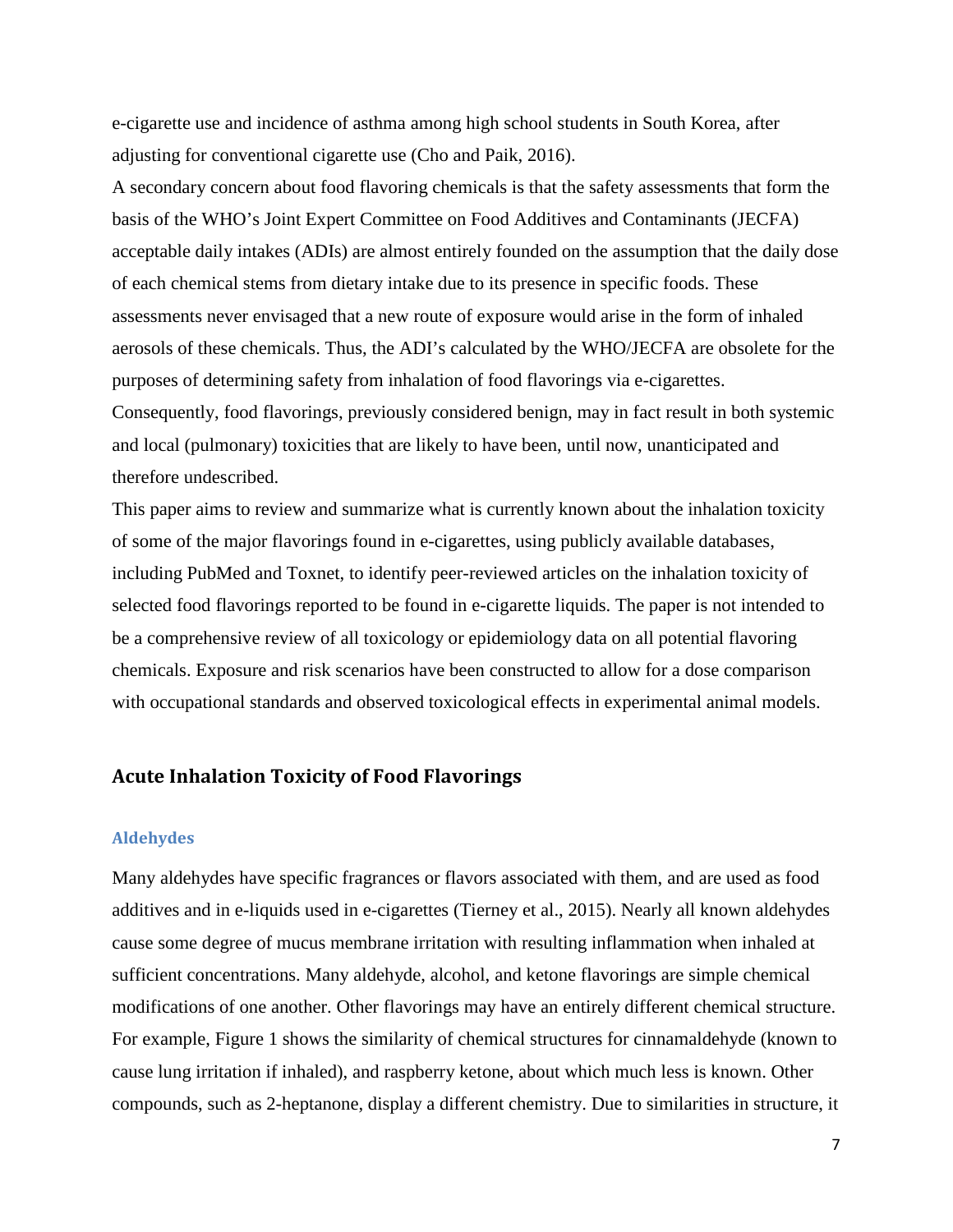is plausible that toxicological effects may be shared across groups of flavorings, allowing for generalizations to be made regarding their potential to cause lung irritation.



Figure 1. Chemical structures of 2-heptanone, vanillin, cinnamaldehyde and raspberry ketone.

To better understand the relative toxicity of inhaled flavorings, it is necessary to determine their relative irritancy and their ability to cause local tissue inflammation. Human data are sparse, so animal data are relied upon. One approach to characterizing irritancy is the estimation of the mouse RD<sub>50</sub> (i.e., the concentration of a chemical required to reduce the mouse respiration rate by 50 percent). Steinhagen and Barrow reported on the irritant properties of inhaled food additive aldehydes in mice, using the RD<sub>50</sub> as a ranking metric (Appendix A, Table A1; Figure 2). This metric of the potency of respiratory irritants has been successfully correlated with irritant thresholds in occupational and general population settings (Alarie 1986; Alarie et al., 1995; Kuwabara et al., 2007). The  $RD_{50}$  has been shown to be predictable using common physical parameters ( $Log K<sub>ow</sub>$ , and  $Log K<sub>aw</sub>$ ) for chemicals that otherwise have poor toxicological data sets (ECETOC, 2006; Appendix B). Multiplying the  $RD_{50}$  by 0.03 is often used to approximate the threshold for human irritation in occupational settings (ECETOC, 2006; Dalton, 2006). Several flavorings that would qualify as "moderate" irritants (those causing an  $RD_{50}$  at less than 1000 ppm) are found in e-cigarette liquids (Tierny et al., 2015). Some strong irritants, including acrolein and formaldehyde, while not added as flavorings, are still formed in ecigarette aerosols under heating conditions, as described by Chen (2016). The role of specific flavorings in the formation of these aldehydes has not been studied. Acrolein is an example of a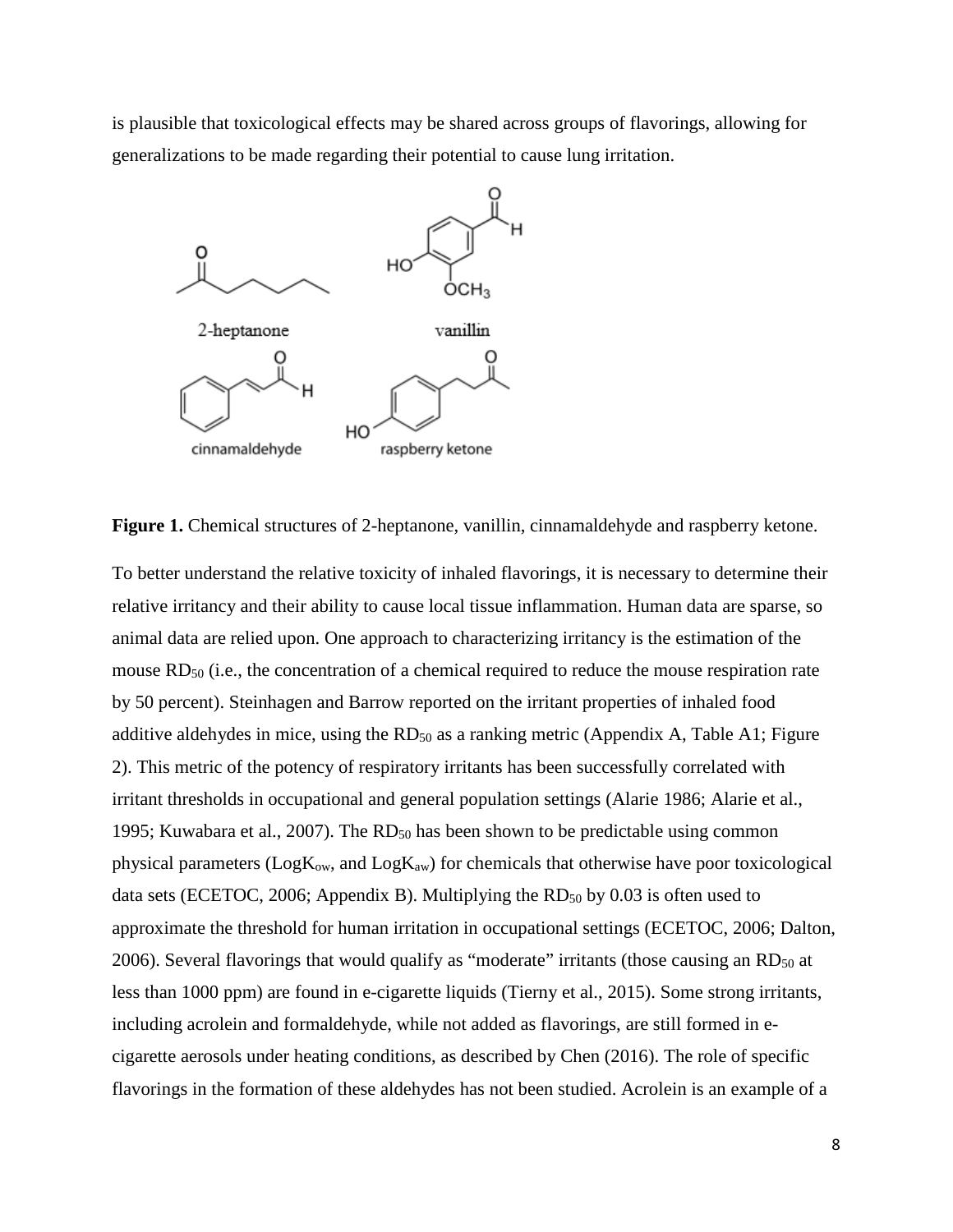severe respiratory irritant. It was found in trace levels in e-cigarette aerosols, and caused severe respiratory irritation and death in rats exposed to a relatively low concentration of 8 ppm for four hours (Ballantyne et al., 1989).

Figure 2 illustrates the range of irritancy potency among various aldehydes, many of which are used as food additives and many are relatively mild in irritation potency. The most severe irritants are unlikely to be added to e-liquids, but some of those in the moderate category, including benzaldehyde and 2-furaldehyde have been reported to occur (Tierney et al., 2015).



**Figure 2.** Relative irritancy (RD<sub>50</sub>) of various aldehydes and ketones used as flavoring chemicals, and potentially occurring in e-cigarette aerosols (data from Steinhagen and Barrow, 1984; DeCeaurriz et al., 1984). Crotonaldehyde, formaldehyde, and acrolein are shown as 1/8 actual value for graphic compatibility. Data expressed as reciprocal of RD<sub>50</sub> for visualization of potency.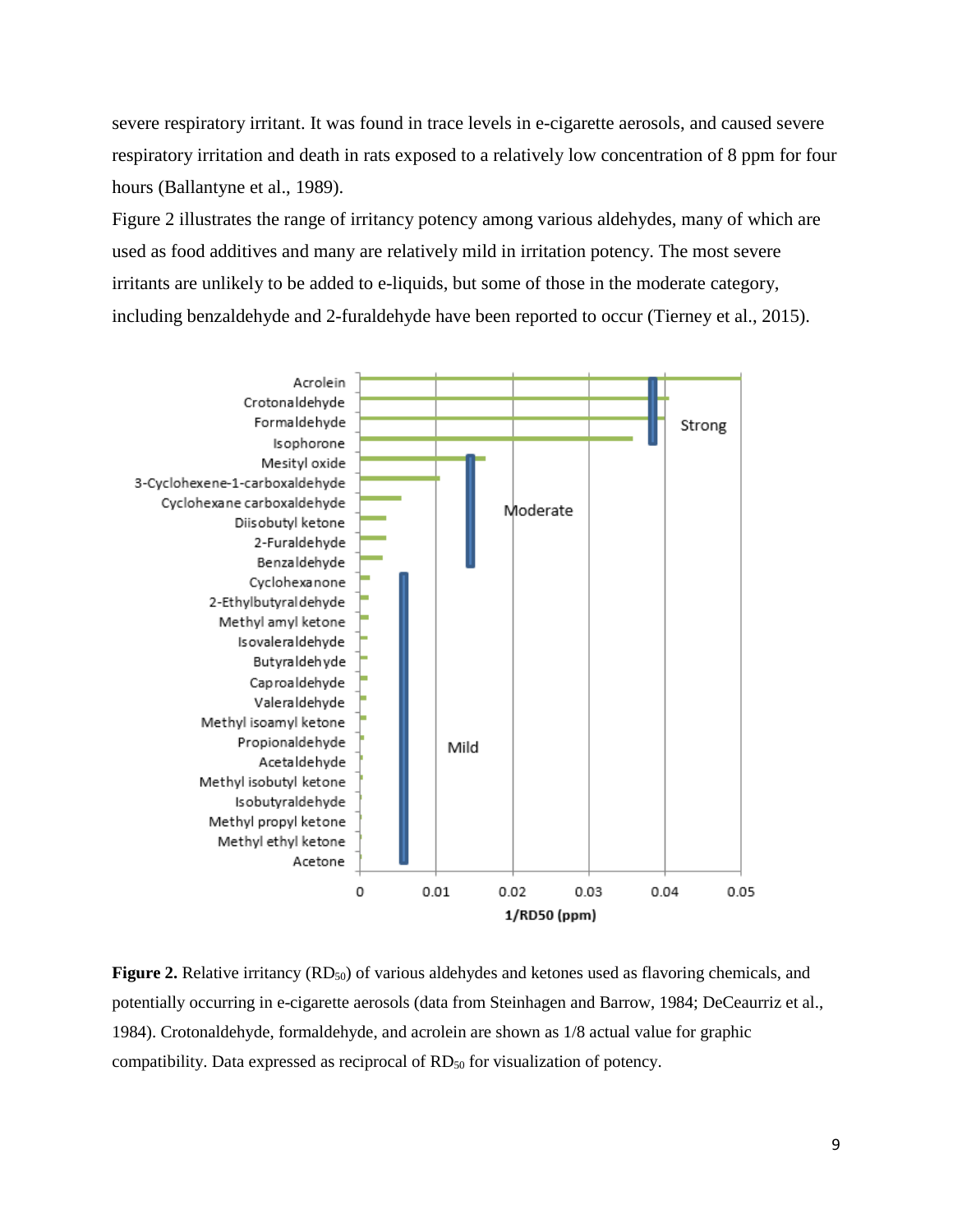#### **Cinnamaldehyde**

Cinnamaldehyde, a chemical used in cinnamon flavorings, is a flavoring aldehyde with irritating properties. The chemicals in Cinnamon Ceylon e-juice were identified and tested for cytotoxicity (i.e., how toxic these chemicals are to cells) (Behar et al., 2014). In their study, Behar and colleagues found that dipropylene glycol (a chemical found in some e-liquids) and vanillin (used in vanilla flavorings) were cytotoxic only at high doses, while cinnamaldehyde and 2-methoxycinnamaldehyde (another cinnamon flavoring agent) were cytotoxic at doses found in e-cigarette refill fluids. The dental literature also has reports of adverse reactions to cinnamaldehyde, and one case report links heavy use of cinnamon-flavored gum to the development of squamous cell carcinoma on the tongue (Westra et al., 1998). In other studies, cinnamaldehyde and 2-methoxycinnamaldehyde inhibited a protein involved in controlling immunity and inflammatory responses (Reddy et al., 2004). A flavor called "Cinnamon-cookies" was similarly found to be among the most cytotoxic e-liquid flavor on heart cells in vitro (Farsalinos et al., 2013).

Behar and colleagues also reported that human embryonic stem cells were sensitive to low concentrations of cinnamaldehyde, suggesting that pregnant women should be cautious using these products (Behar et al., 2014).

#### **Benzaldehyde**

Benzaldehyde is another well-known food flavoring chemical, which has some limited inhalation toxicity data available. Laham and colleagues found that 14 days of inhalation of benzaldehyde at 500, 750, or 1000 ppm in rats resulted in clinical neurological signs at all doses, and nasal epithelial metaplasia in males. No threshold for adverse effects was established in their study (Laham et al., 1991). Similarly, the inhalation toxicity of furfural (2-furaldehyde) was studied in rats exposed for 28 days for 6 hours/day, 5 days/week (Arts et al., 2004). While systemic measures of toxicity were seen only at the higher concentrations of 320 and 640 mg/m<sup>3</sup>, nasal histological lesions were observed at the lowest dose tested  $(20 \text{ mg/m}^3; 5 \text{ ppm})$ . It should be noted that, in addition to some flavorings being themselves aldehydes, one recent study found that flavorings in e-cigarette aerosols can break down to form considerable levels of toxic aldehydes, including formaldehyde, acetaldehyde, acrolein, and glyoxal depending on the concentration and type of flavoring (Kylytov and Samburova, 2017).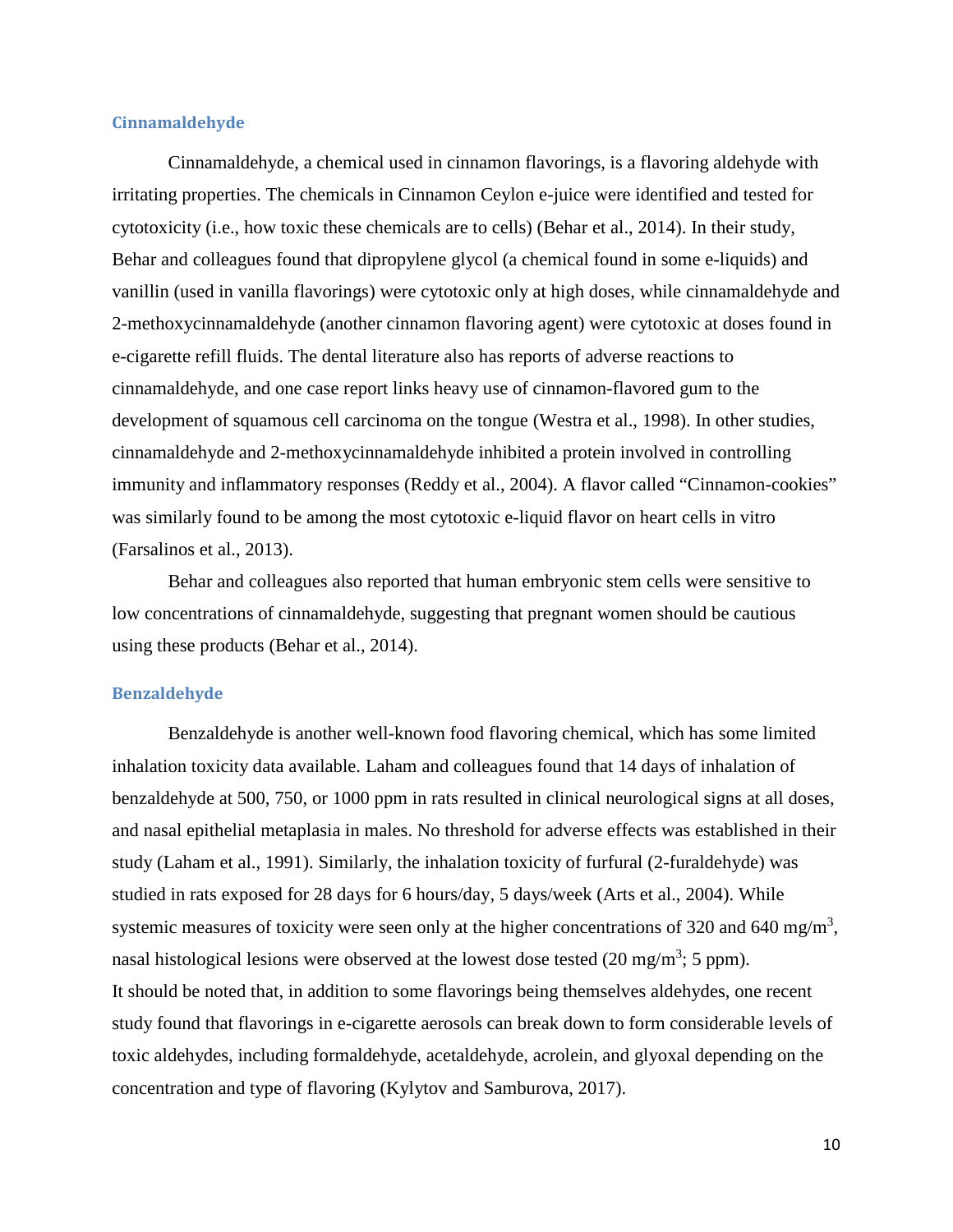#### <span id="page-10-0"></span>**Ketones**

#### Diacetyl

The alpha-diketones are a group of substances commonly used as flavoring chemicals in the food industry. Diacetyl, the best known of these, has been associated with a severe respiratory disease, bronchiolitis obliterans (BO), in workers producing popcorn flavoring (NIOSH, 1986). In 2000, eight workers were diagnosed with BO after working in an artificial butter flavoring manufacturing plant, which used diacetyl (Curwin et al., 2015; Van Rooy et al., 2007; Hubbs et al., 2004). Flavoring workers are nearly three times more likely than the general population to have severe airways obstruction (Kim et al., 2010). As a result of its association with this reported respiratory disease, diacetyl has become comparatively well-studied in rats and mice for its inhalation toxicity (Hubbs et al., 2008; Hubbs et al., 2012; Morgan et al., 2008). While the precise mechanisms of action of diketones on the lung epithelium are not completely known, the similar pathologies imply that close structural analogs such as 2,3-pentanedione, 2,3-hexanedione, and 2,3-heptanedione, all food flavorings, may act on the lung in ways similar to diacetyl. Dr. Ann Hubbs, in a presentation to the National Institute of Occupational Safety and Health (NIOSH) described the likely mode of action of diacetyl and 2,3-pentanedione, through formation of localized reactive intermediate metabolites and cross-linking of proteins (NIOSH, 2011).

Inhalation studies in rodents conducted by NIOSH and the National Institute of Environmental Health Sciences indicated similarities in the pulmonary pathology of 2,3-pentanedione and diacetyl (Morgan et al., 2008; Hubbs et al., 2008). Data from these studies suggest that chronic exposure to either 2,3-pentanedione or diacetyl can cause fibrous scarring of lungs in rats. Andersen et al., (2013) found that all four of the diketones (2,3-pentanedione, 2,3-hexanedione, 2,4-hexanedione, and 2,3-heptanedione) caused rapid growth of lymphocytes in the lungs of exposed mice, indicating the potential for development of hypersensitivity and inflammation across this chemical group (Andersen et al., 2013). The precise mechanism for the formation of obstructive lung disease from the diketones is not known.

In toxicological studies of rodents, the term BO has been used to refer to different types of pulmonary fibrosis (a type of irreversible and progressive lung disease). In the study by Hubbs et al., (2012) inhalation of butter flavoring, or vapors of diacetyl alone, caused death of airway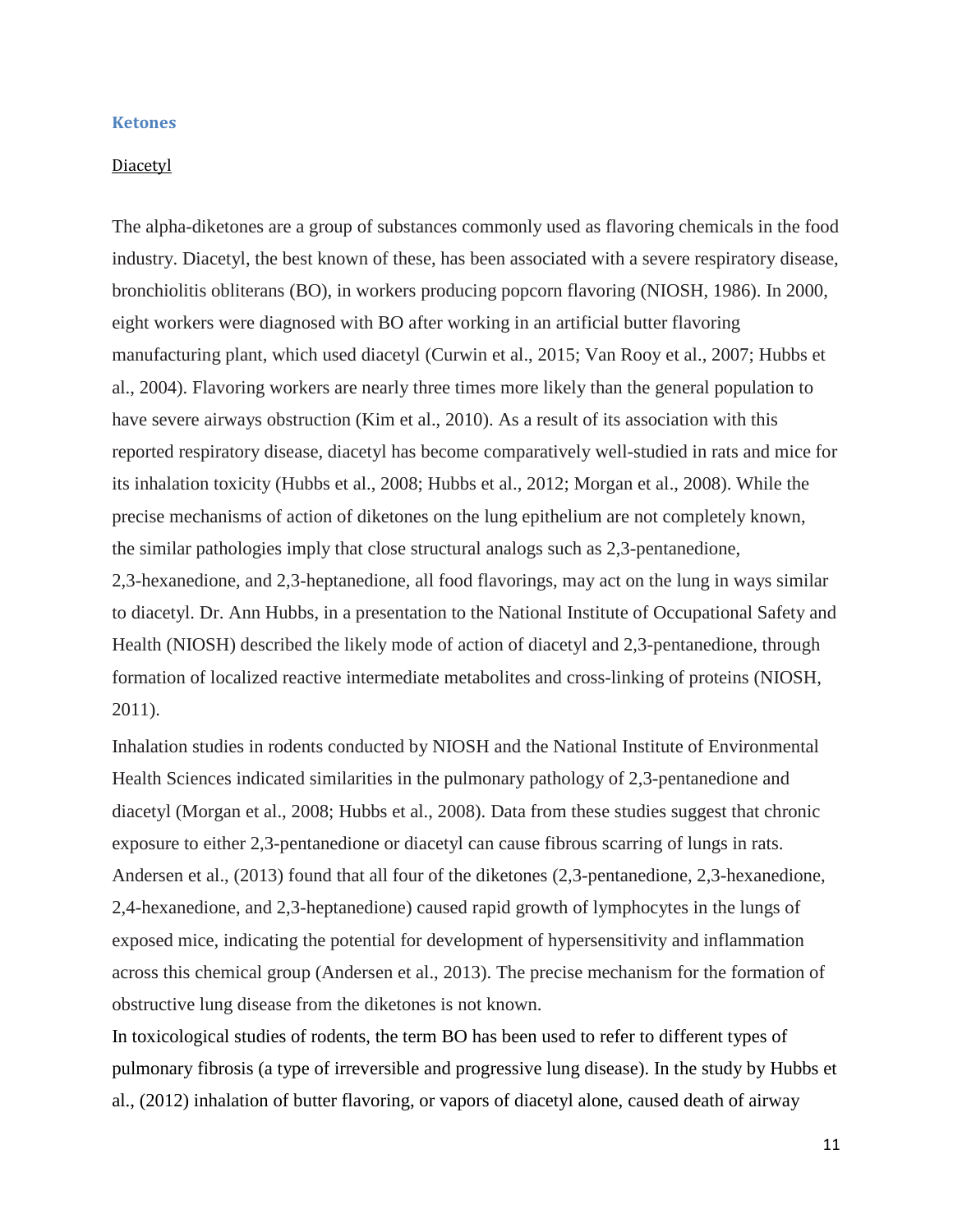epithelial cells in exposed rats and mice. Damage to airway epithelium was a critical finding as this is believed to be the cause of BO.

An inhalation dosimetry model was developed which showed that diacetyl uptake during shortterm exposures was predominantly in the upper airway in rodents, whereas flavorings-related lung disease in workers predominantly affected the deep lung. As rodents are poor models for characterizing the impact of inhaled irritants or particulates in humans due to their different upper respiratory architecture, it may be that humans, breathing through their mouths, would experience higher doses of deposited chemical flavorings deeper in the lung than rats or mice. Farsalinos, (2015) commented on recent data showing diacetyl as a common analyte in e-liquids, concluding that, while there is no reason to include diacetyl or related molecules in e-liquids, the risk posed should be miniscule in comparison with traditional cigarettes, since the concentrations are far lower in e-cigarette vapor than in cigarette smoke (Farsalinos, 2015). However, while BO is not commonly seen in smokers, there is evidence that diacetyl, which is added to some tobacco and occurs in tobacco smoke, may contribute to a more generalized respiratory bronchiolitis seen in many smokers (Egilman and Schilling, 2014). Fourteen commercial cigarette brands and one reference cigarette released 301–433 μg of diacetyl per cigarette (Egilman and Schilling, 2014). Peak exposures to smokers were not measured or estimated, but almost all smokers have been found to have some degree of respiratory bronchiolitis interstitial lung disease, and some develop other interstitial lung disease as well. Smoking enhances expression of an enzyme that catalyzes the conversion of arginine to citrulline in the bronchial mucosa and alveolar region, generating citrullinated proteins, which in turn can generate antibodies that can cause inflammation and local tissue damage.

NIOSH researchers found peak exposures of 4 and 13 million molecules of diacetyl per cubic foot in the breathing zone of quality control workers while they were opening freshly popped microwave popcorn (Egilman and Schilling, 2014). Diacetyl, inhaled as a result of exposure to microwave popcorn flavoring, tobacco smoke or e-cigarette vapor, may enhance formation of citrulline antigens that result in antibody production and thus play a role in the pathogenesis of interstitial lung disease and bronchiolitis. However, this might only occur in people who are genetically predisposed to these effects.

Figure 3 shows that diacetyl concentrations in e-cigarette liquid, as reported by Allen et al., (2015) result in adjusted one-hour average air concentrations that form a range from below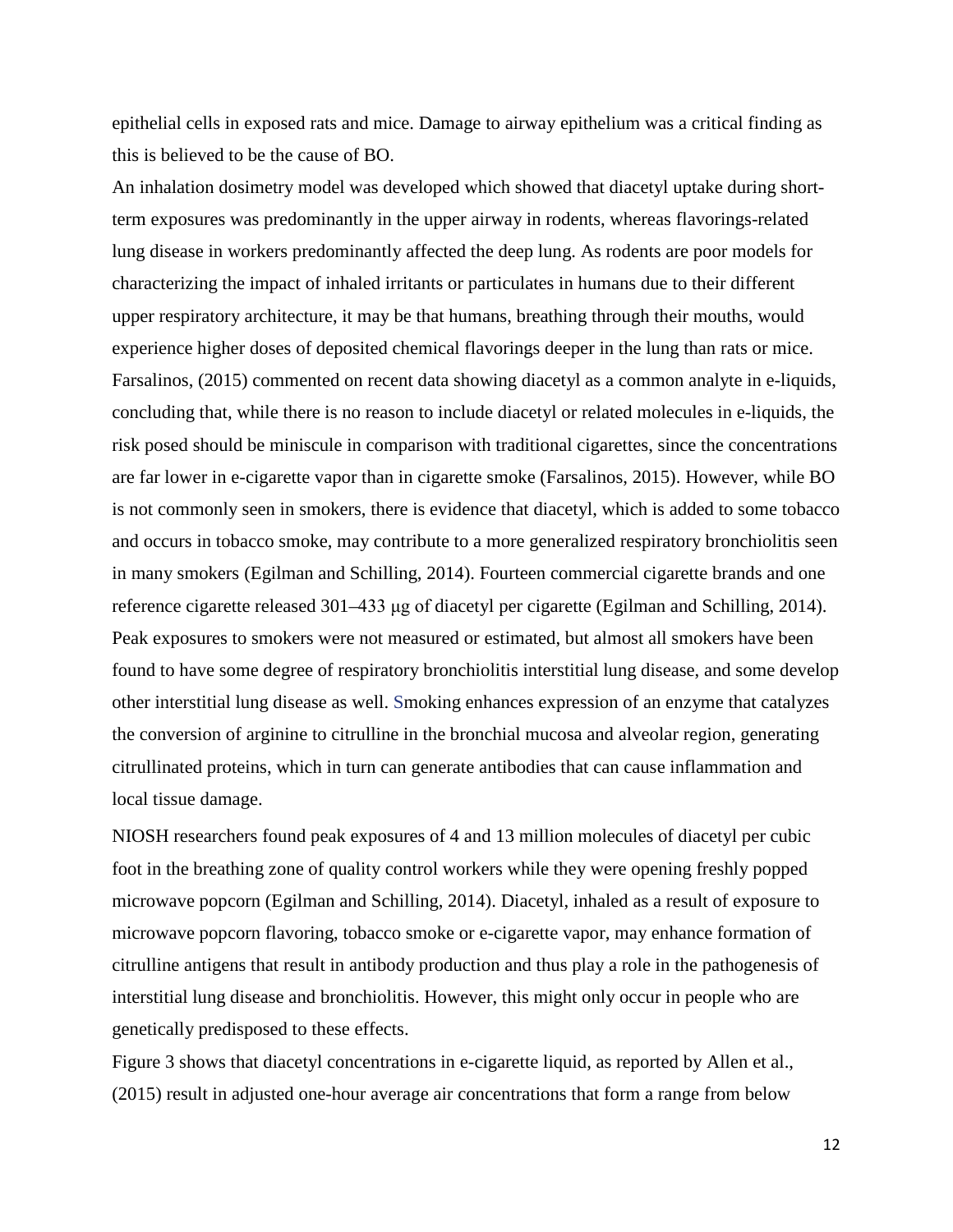occupational standards to significantly above occupational standards. The range of diacetyl is more likely to be a dichotomous rather than a continuous variable due to the fact that it is not a necessary component of flavorings that are not buttery by nature. A risk assessment scenario is presented at the end of this paper to illustrate the potential for high doses and concentrations of diacetyl.



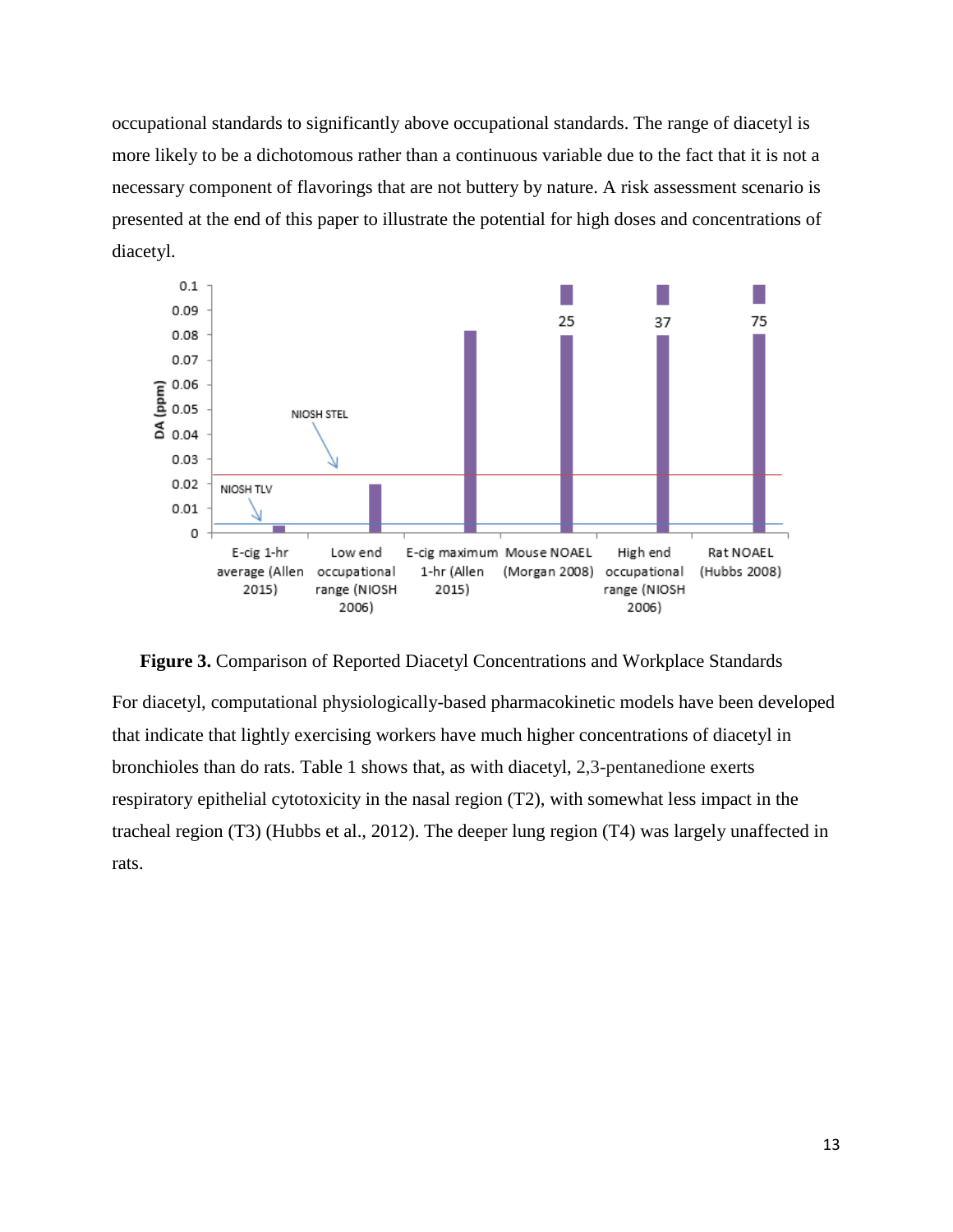| Exposure         | Concentration | T2        | T3        | T4        |
|------------------|---------------|-----------|-----------|-----------|
|                  | (ppm)         |           |           |           |
| Air              | NA            | 0(0/9)    | 0(0/9)    | 0(0/9)    |
| Diacetyl         | 240.3         | 2.33(3/6) | 2.67(3/6) | 0(0/6)    |
|                  | 111.7         | 0(0/6)    | 0(0/6)    | 0(0/6)    |
| 2.3-Pentanedione | 241.2         | 4.00(5/6) | 0(0/5)    | 0(0/6)    |
|                  | 318.4         | 6.17(6/6) | 1.60(1/5) | 0.83(1/6) |
|                  | 354.2         | 5.50(6/6) | 4.17(4/6) | 0(0/6)    |

**Table 1.** Nasal pathology (necrotizing rhinitis) in rats inhaling 2,3-pentanedione or diacetyl

From Hubbs et al., 2012

In their study, Hubbs and colleagues (Hubbs et al., 2012) found respiratory toxicity, olfactory neurotoxicity, and central neurotoxicity for diketone flavoring agents classified as "generally recognized as safe" under conditions of normal use when consumed in food. This study, as with previous diacetyl studies, is a reminder that a chemical with a long history of being eaten without any evidence of toxicity can still be found to be harmful to the respiratory tract. Their study suggests that shared chemical structural similarities of the smaller diketones may be related to their toxicity when inhaled. The direct effect of the diketone flavoring agents and the ability of the diketones to modify proteins and nucleic acids are features consistent with the direct cytotoxicity of diacetyl and 2,3-pentanedione. This study also provides insights into the role of metabolism in the pathogenesis of injury to the olfactory neuroepithelium and brain of 2,3-pentanedione -exposed rats. Selective toxicity of 2,3-pentanedione was reported to occur to olfactory neurons in the neuroepithelium (Hubbs et al., 2012).

Morgan and colleagues reported inflammatory responses in the lungs of mice even at the lowest concentration of DA tested (Morgan et al., 2008, Table 2). Occupational studies have shown that excessive exposure to diacetyl in manufacturing settings is associated with impaired lung function (Lockey et al., 2008) (Table 3). In their study, lung function deficits prior to the use of personal protection (respirator "Pre-PAPR") were much more significant than that accounted for by smoking.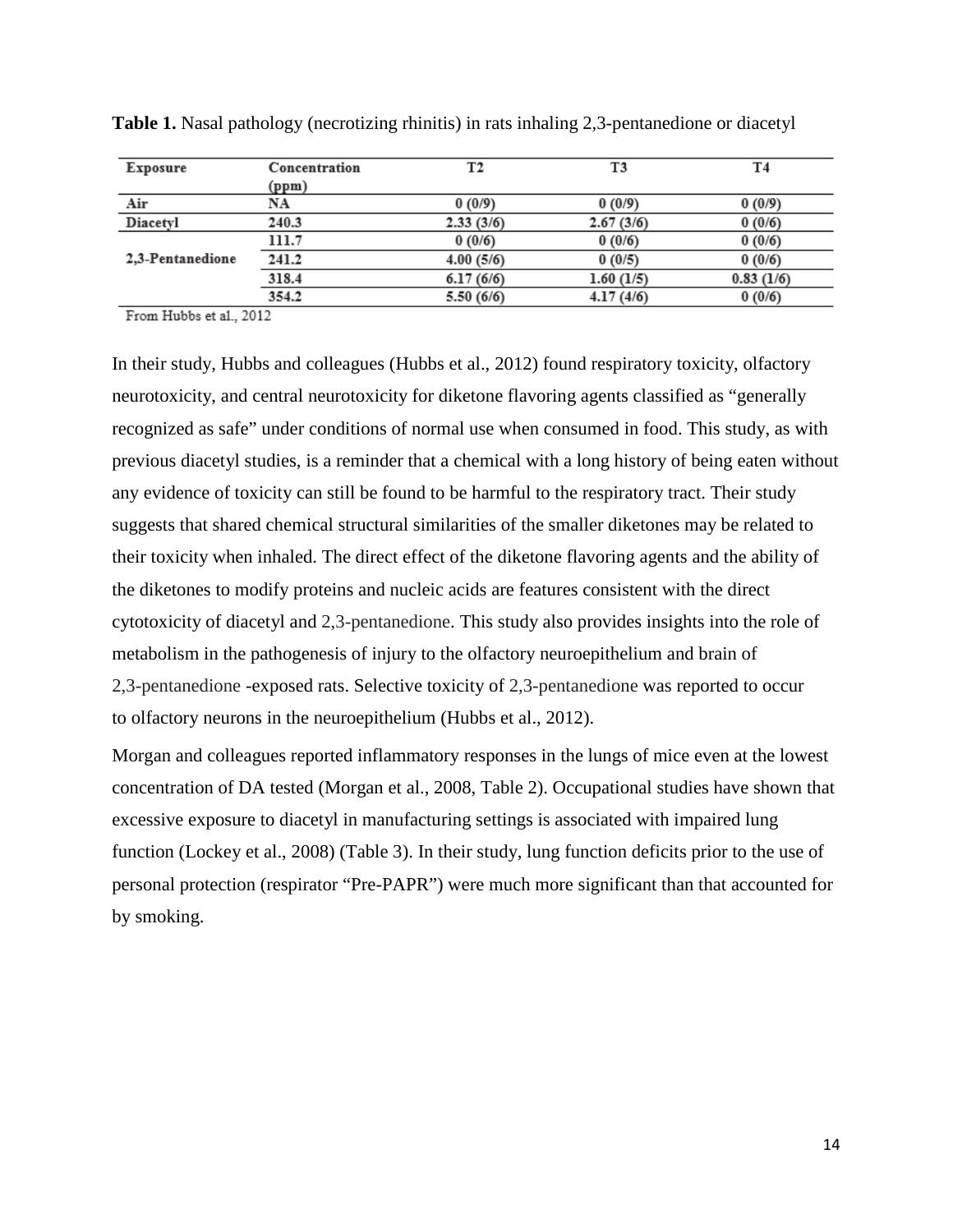| Lesion                                                                | <b>Control</b>   | 31.7<br>ppm | 63.4<br>ppm | $126.8$ ppm |
|-----------------------------------------------------------------------|------------------|-------------|-------------|-------------|
| <b>Peribronchial Lymphocytic</b><br><b>Inflammation</b> (at 6 weeks)  | 0/5 <sup>1</sup> | 3/5         | 5/5         | 5/5         |
| <b>Bronchial Epithelial Atrophy (at 6</b><br>weeks)                   | 0/5              | 0/5         | 1/5         | 5/5         |
| <b>Bronchial Epithelial Regeneration (at 6)</b><br>weeks)             | 0/5              | 0/5         | 0/5         | 5/5         |
| Peribronchiolar Lymphocytic<br><b>Inflammation</b> (at 6 weeks)       | 2/5              | 0/5         | 1/5         | 3/5         |
| <b>Peribronchial Lymphocytic</b><br><b>Inflammation</b> (at 12 weeks) | 0/5              | 2/5         | 4/5         | 5/5         |
| <b>Bronchial Epithelial Atrophy (at 12</b><br>weeks)                  | 0/5              | 0/5         | 0/5         | 5/5         |
| <b>Bronchial Epithelial Regeneration (at</b><br>12 weeks)             | 0/5              | 0/5         | 0/5         | 5/5         |
| Peribronchiolar Lymphocytic<br><b>Inflammation</b> (at 12 weeks)      | 0/5              | 0/5         | 0/5         | 3/5         |

**Table 2**. Mouse Diacetyl Inhalation Toxicity Study Lung Pathology

<sup>1</sup> fractions show number of animals affected/number of animals examined

**Table 3.** Odds ratios of Impaired Lung Function Results in Diacetyl Manufacturing Workers ( $n = 384$ ) (Lockey et al., 2008)

| <b>Variable</b>       | <b>Odds Ratio</b> | 95 percent CI |
|-----------------------|-------------------|---------------|
| <b>Pack Years</b>     | 1.6               | $1.3 - 2.0$   |
| <b>Current Smoker</b> | 1.4               | $0.5 - 4.0$   |
| <b>BMI</b>            | 1.0               | $0.9 - 1.1$   |
| <b>Pre-PAPR mixer</b> | 8.2               | $2.3 - 30.0$  |
| <b>PAPR</b> mixer     | 3.2               | $0.6 - 18.7$  |

All concentrations of diacetyl and 2,3-pentanedione above 60 ppm are toxic to cultured cells (Zaccone et al., 2015). At 25 ppm, exposure to these flavoring chemicals did not result in cell death; however cellular sodium transport was reduced immediately after a six-hour exposure. Thus, reductions in sodium ion transport may be a component of the BO lung disease caused by inhalation of the diketone family of flavorings.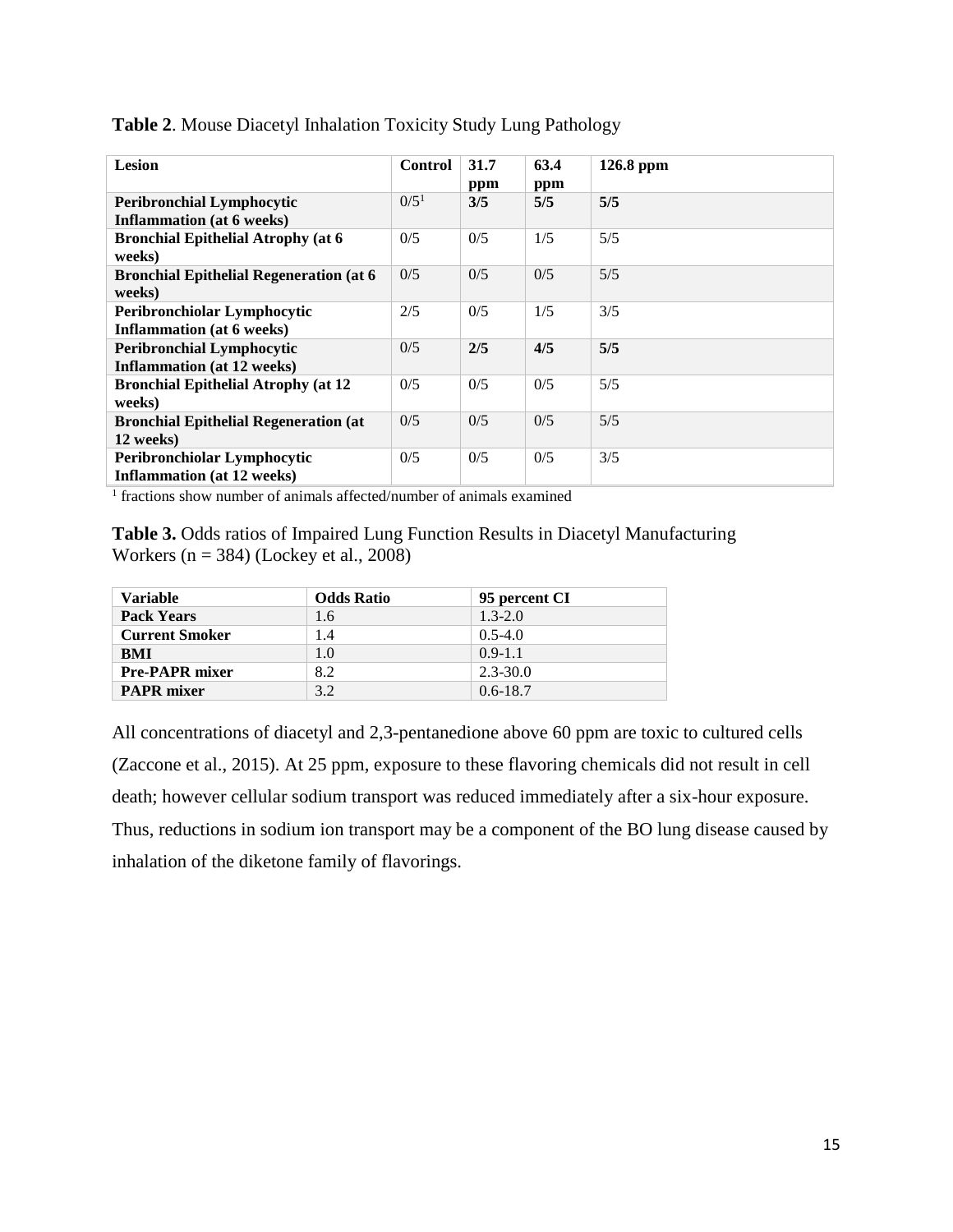#### 2,3-Pentanedione

Due to emerging concerns about diacetyl, manufacturers of foods and e-cigarettes are now, in some cases, producing and working with alternative flavors using alpha-diketone substitutes such as: 2,3-pentanedione, 2,3-hexanedione, and 2,3-heptanedione (Curwin et al., 2015). According to Morgan et al., (2012), consumption of the low levels of 2,3-pentanedione typically present in food products has not been reported to cause adverse health effects. However, workers in the food and flavoring industries may be exposed to potentially toxic concentrations of 2,3-pentanedione vapors. Currently, there are no occupational exposure limits for 2,3-pentanedione.

Male and female Wistar-Han rats and B6C3F1 mice were exposed to 0, 50, 100, or 200 ppm 2,3-pentanedione, for six hours/day, five days/week for up to two weeks (Morgan et al., 2008). Lung inflammation was measured after 1, 3, 5, and 10 exposures, and tissues were examined after 12 exposures. Various inflammatory markers were increased 2- to 9-fold in rats exposed for 5 and 10 days to 200 ppm. In mice, the response was less than in rats, with only fibrinogen increased after five exposures to 200 ppm. The epithelium lining the respiratory tract was the site of toxicity in all mice and rats exposed to 200 ppm. Significantly, 2,3-pentanedione also caused fibrotic airway lesions in rats. These changes observed in rats raise concerns that 2,3-pentanedione inhalation may cause BO in exposed humans.

Morgan and colleagues hypothesized that the development of bronchial fibrosis in rats was probably the result of necrosis of both the bronchial epithelium and the underlying basement membrane upon direct contact with 2,3-pentanedione, thereby exposing and activating the connective tissue and leading to a fibroblastic (scar tissue forming) response.

In a more recent study on 2,3-pentanedione in rats, fibrotic lesions in the lung following 200 ppm 2,3-pentanedione exposure for six hours/day, five days/week for two weeks, were found to increase expression of genes linked to inflammatory responses (Morgan et al., 2015). In their study, all five rats treated with 2,3-pentanedione had bronchial inflammation and fibrosis. Rats inhaling 2,3-pentanedione developed inflammation in the nasal, tracheal, and bronchial regions, comparable to diacetyl-induced injury. To investigate delayed toxicity, additional rats inhaled 318 ppm 2,3-pentanedione for six hours which resulted in cell death in the respiratory epithelial and loss of olfactory neurons. Cellular damage continued to progress 12 to 14 hours after exposure. An additional group of rats inhaling 270 ppm 2,3-pentanedione for six hours,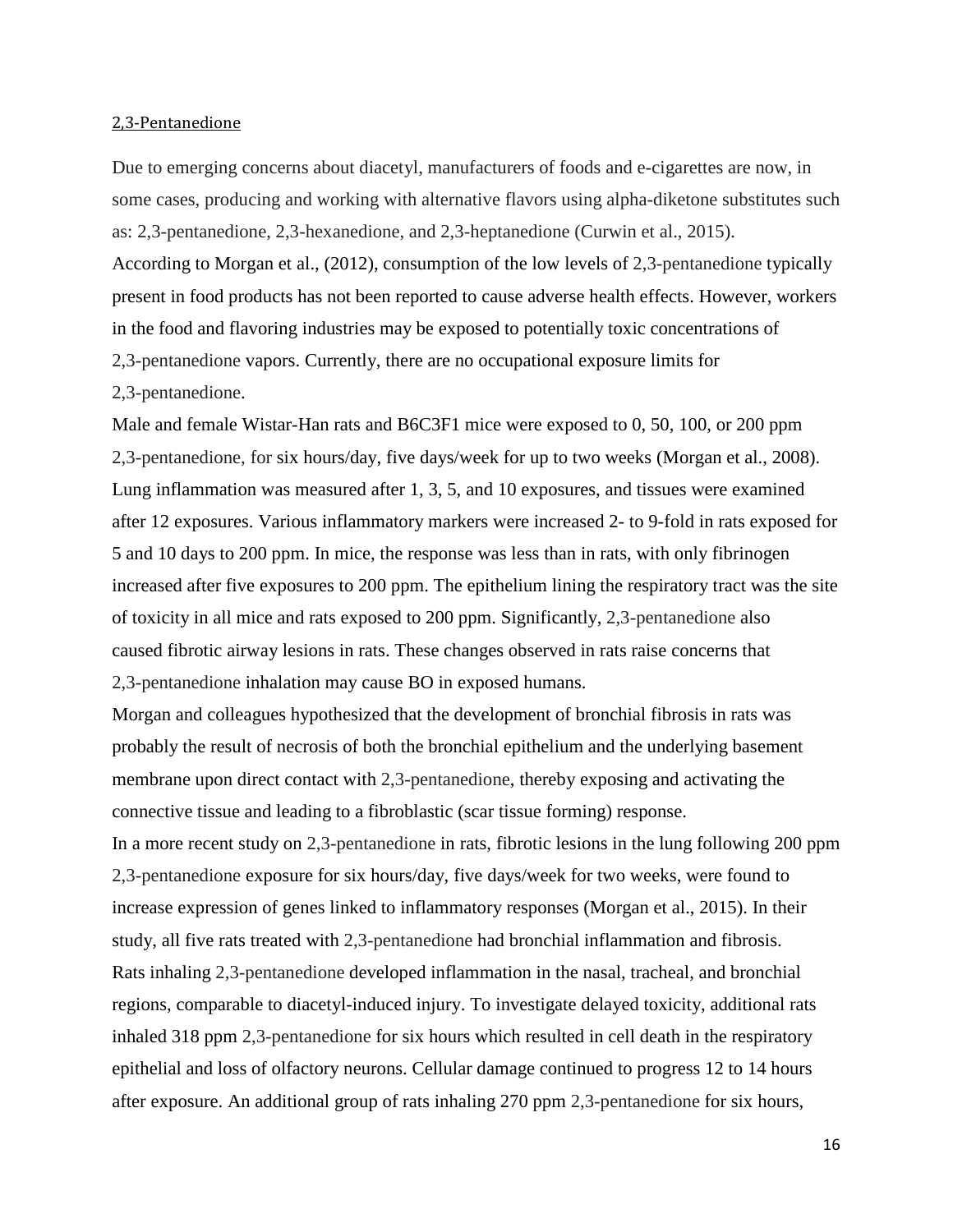showed increased expression of IL-6, and nitric oxide synthase-2 enzyme and decreased expression of vascular endothelial growth factor A in the brain. The authors concluded that 2,3-pentanedione is a respiratory hazard that can also alter inflammation and gene expression in the brain (Morgan et al., 2015).

In the study by Hubbs et al., (2012), it was found that short-term 2,3-pentanedione inhalation in rats has respiratory toxicity that is comparable to diacetyl. However, it also causes cell death in the olfactory neuroepithelium (where our sense of smell is located), olfactory nerves, and upregulation of enzymes and molecules involved in inflammation, including brain IL-6, inducible nitric oxide synthase (Nos)-2, and claudin-1 transcripts.

In the study published by Behar et al., 2014, recent *in vitro* studies of cytotoxicity suggest that e-liquid products differ in their potential to adversely affect health. In a prior *in vitro* screen, e-liquids varied widely in their cytotoxicity when tested with human embryonic stem cells (hESC), mouse neural stem cells, and human lung cells (Bahl et al., 2012). The stem cells were generally more sensitive to e-liquids than differentiated adult lung cells. The same study also showed that the flavoring chemicals and their concentrations varied among e-liquids of the same flavor both within and between manufacturers. In addition, the cytotoxicity of e-liquids correlated with the number and concentration of chemicals used for flavoring. It is worth noting that a number of flavoring chemicals have skin sensitizing (allergenic) potential (Table 4). Although the relationship between skin allergenicity and respiratory allergenicity is not well established, it remains possible that some skin sensitizing compounds could induce respiratory allergy via an atopic mechanism.

| Compound       | <b>Respiratory irritant</b> | <b>Skin sensitizer</b> | <b>Reference</b>              |
|----------------|-----------------------------|------------------------|-------------------------------|
| Anis alcohol   | $^{++}$                     | Yes                    | <b>Fisher Scientific MSDS</b> |
| <b>Eugenol</b> | $^{+++}$                    | Yes                    | <b>Fisher Scientific MSDS</b> |
| Linalool       |                             | Yes                    | Sigma Aldrich MSDS            |
| Coumarin       |                             | Yes                    | Vigon MSDS                    |

**Table 4.** Some commonly found alcohols used as flavorings, and irritant/sensitizing properties.

Table 5 shows an exposure scenario for someone using an e-cigarette with 300 puffs/day, and a total volume of 5 mL/day of an e-liquid containing diacetyl. Similar assessments can be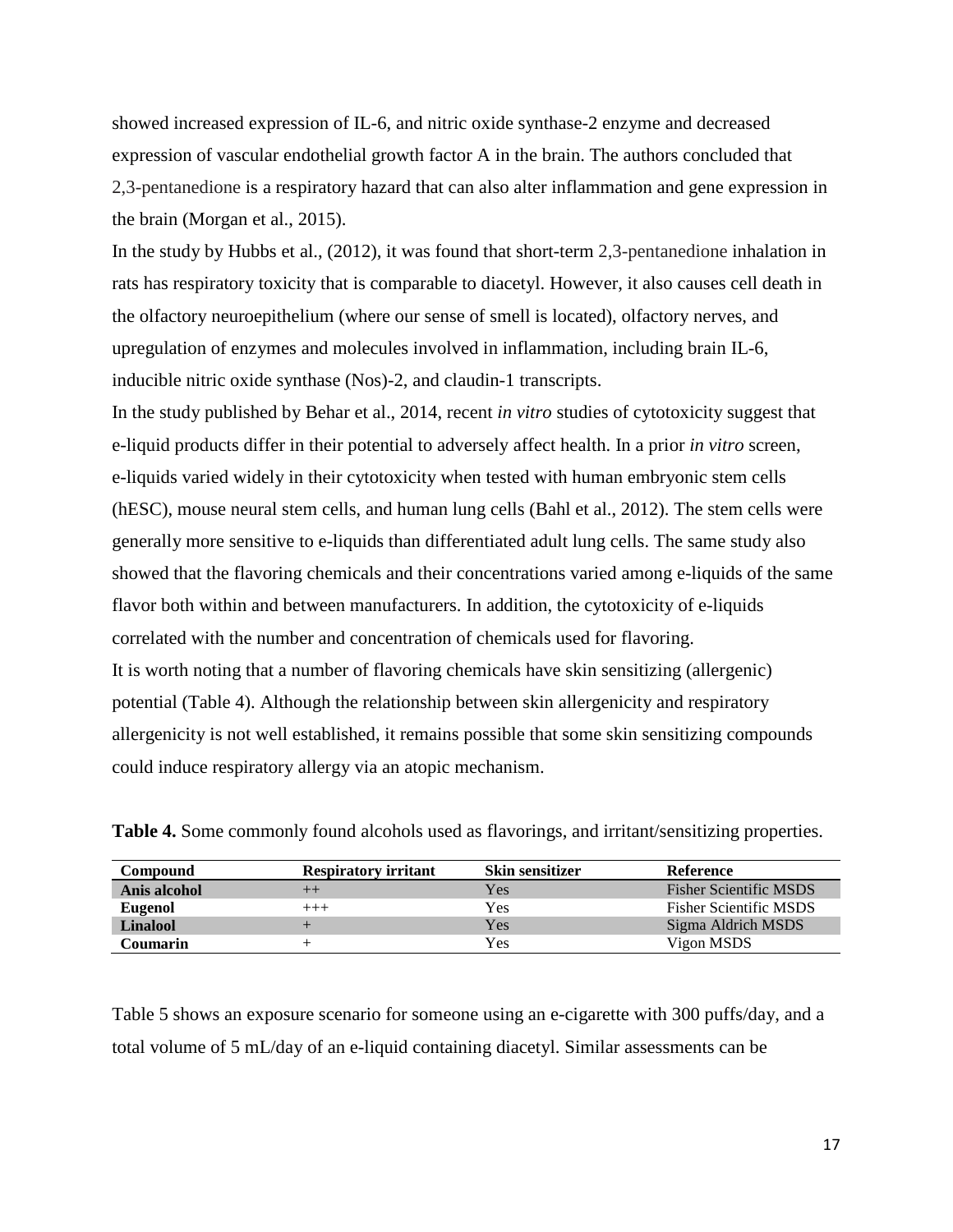constructed using any flavoring chemical, provided that occupational limits and ADIs are available.

| Parameter                                     | Value         | Reference                        |  |  |  |
|-----------------------------------------------|---------------|----------------------------------|--|--|--|
| Inhalation Exposure vs Occupational Standards |               |                                  |  |  |  |
| Puffs/day                                     | 300           | Online Vaping Websites           |  |  |  |
| Inhalation rate $(m^3/day)$                   | 20            | Cal/EPA 2006                     |  |  |  |
| Diacetyl in liquid                            | $1 - 4*$      | Tierney et al., 2014             |  |  |  |
| (percent)                                     |               |                                  |  |  |  |
| E-liquid consumed                             | 5             | Online vaping websites           |  |  |  |
| (mL/day)                                      |               |                                  |  |  |  |
| Diacetyl available for                        | up to $200$   | Assuming 4 percent Diacetyl      |  |  |  |
| consumption (mg/d)                            |               |                                  |  |  |  |
| Hours of use/day                              | 10            | Assumed - no data                |  |  |  |
| Puffs/hour                                    | 30            | Averaged from puffs/day          |  |  |  |
| mg/hour                                       | 20            | Averaged                         |  |  |  |
| 15 min equivalent (TWA)                       | 48 (13.3 ppm) | Assuming half of time not vaping |  |  |  |
| $mg/m^3$                                      |               |                                  |  |  |  |
| 8 hr equivalent (TWA)<br>$mg/m^3$             | 24 (6.7 ppm)  | Averaged over the day            |  |  |  |
| Difference from NIOSH                         | 532x          | Assuming 100 percent DA vaped is |  |  |  |
| values $(25$ ppb $- 15$ min)                  |               | absorbed                         |  |  |  |
| Difference from NIOSH                         | 1340x         | Assuming 100 percent DA vaped is |  |  |  |
| values $(5$ ppb $- 8$ hr)                     |               | absorbed                         |  |  |  |
| Systemic dose vs ADI                          |               |                                  |  |  |  |
| Absorption percent                            | 100           | Assumed worst case               |  |  |  |
| Body weight (kg)                              | 60            | Cal/EPA                          |  |  |  |
| Daily dose (mg/kg/d)                          | 3.3           | Calculated                       |  |  |  |
| percent ADI (0.9                              | 367           | Clark and Winter, 2015           |  |  |  |
| mg/kg/d)                                      |               |                                  |  |  |  |

#### **Table 5. Risk Characterization for Diacetyl Exposure**

Applies only if diacetyl is used as a flavoring chemical in the e-liquid  $\cdot$ 

The risk characterization above for diacetyl uses assumptions of diacetyl concentration that may be greater than typically encountered. The assessment assumes the e-liquid product contains diacetyl by design as a principal flavoring chemical and demonstrates that under these conditions, the amount of exposure to diacetyl greatly exceeds occupational standards for short term or eight-hour durations. Even if the absorption of diacetyl is 10 percent and the diacetyl concentration in the e-liquid is 1 percent, the excess exposure over the NIOSH eight-hour TWA is still 33-fold. The exposure assessment is illustrative of the potentially high doses and concentrations that can be experienced when using e-cigarettes. This carries implications for not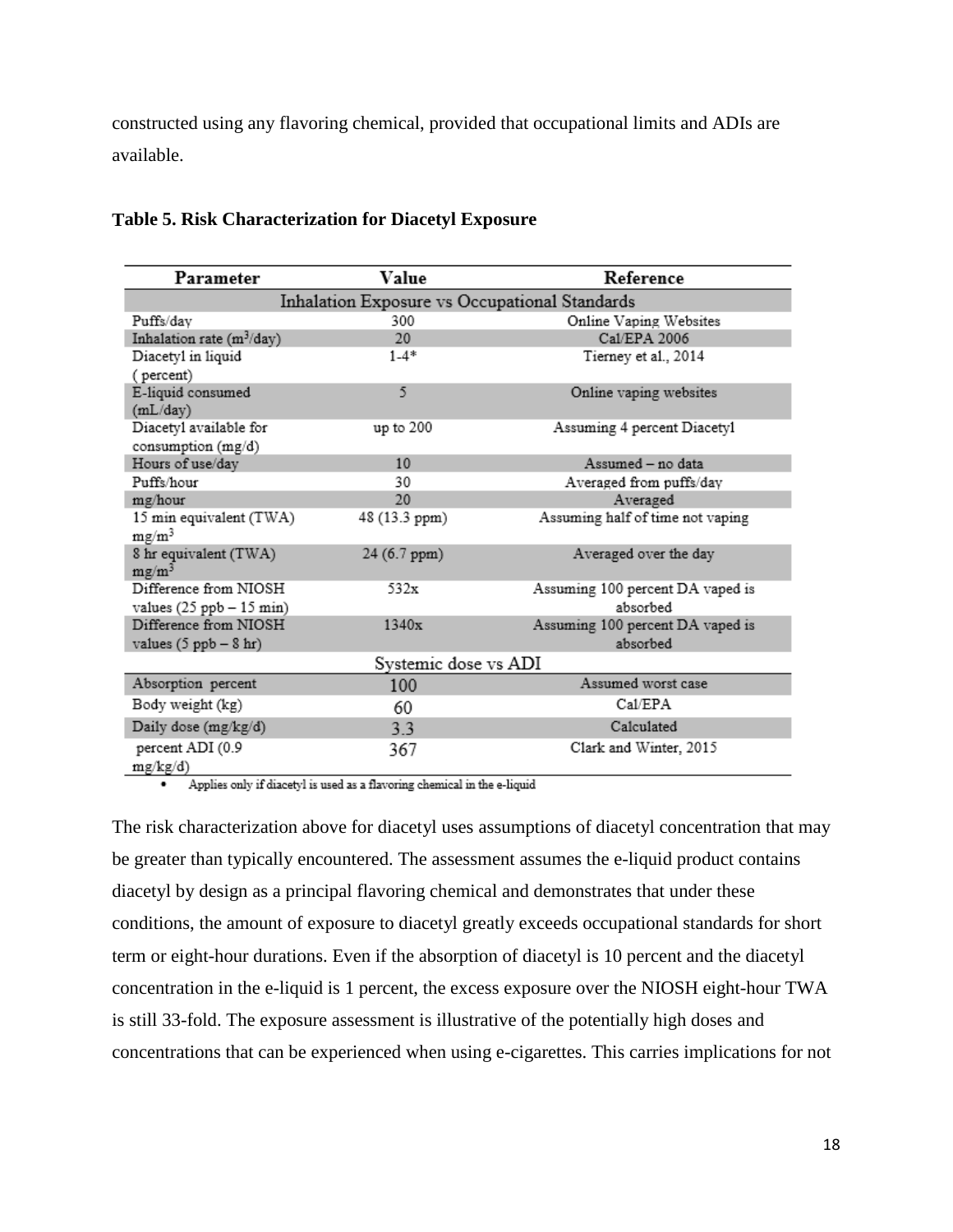only local respiratory tract inflammatory responses, but also systemic doses of chemicals that were not originally envisioned to be inhaled to such an extent.

#### <span id="page-18-0"></span>Pyrazines

The pyrazines are a large family of chemicals found naturally in bell peppers, and synthesized derivatives are added as flavorings. There is very little inhalation data on these compounds that would allow an estimation of the respiratory irritancy. A recent study found that respiratory epithelium cellular characteristics were altered by the chocolate flavoring chemical 2,5-dimethylpyrazine in mouse tracheal cells through a specific receptor protein (Sherwood and Boitano, 2016). The authors of this study suggested that long-term effects of this chemical exposure could include suppression of immune mechanisms through reduced mucous clearance of the airways. The olfactory epithelium appears to possess a specific protein receptor that binds pyrazines found in rodents and bovines (Pevsner et al., 1985). The purpose of this receptor is not well understood. More information is needed to understand the possible respiratory effects of pyrazines.

# <span id="page-18-1"></span>**Consideration of Chemical Mixtures**

Toxicology data is usually available for individual chemicals when submitted by chemical manufacturers to governmental regulatory agencies for product registration and evaluation (e.g., pesticides under the Federal Insecticide, Fungicide, and Rodenticide Act (FIFRA), other chemicals under the Toxic Substances Control Act (TSCA), and for health effects tracking (e.g., chemical toxicology test results under Section E of TSCA). These data are maintained by the U.S. Environmental Protection Agency (EPA) at the federal level and in some states (for example, California Department of Pesticide Regulation also requires data submission by pesticide manufacturers applying for product registration in California). The data submitted by chemical manufacturers are primarily the results from toxicity testing in laboratory animals and other assays conducted in accordance with guidelines published by [EPA.](https://www.epa.gov/test-guidelines-pesticides-and-toxic-substances/final-test-guidelines-pesticides-and-toxic)

People are exposed to combinations of multiple chemicals from a variety of sources such as the workplace, food and drinking water, consumer and household products, personal care products,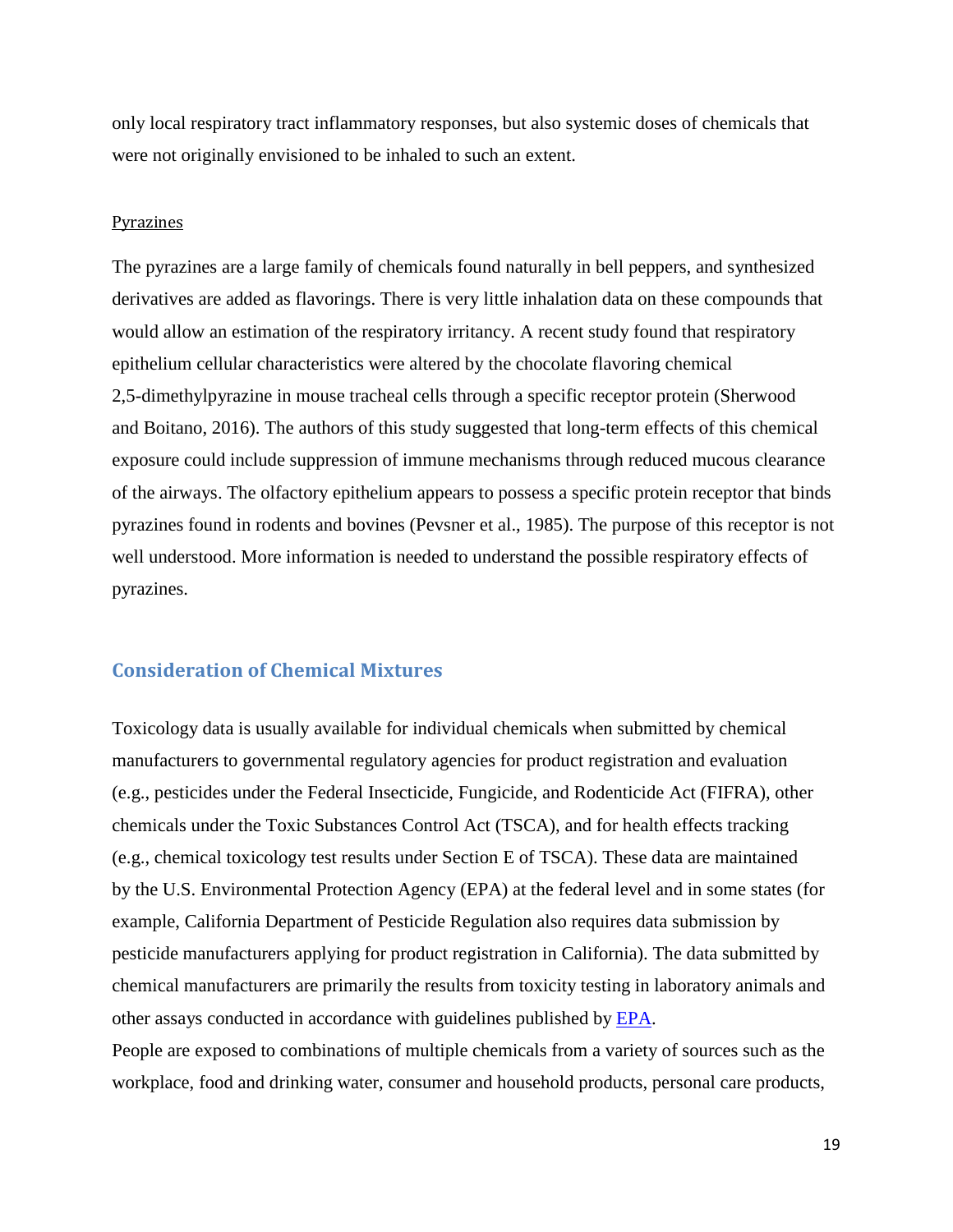cigarette smoke, e-cigarettes, pharmaceuticals, and others (De Rosa et al., 2004). Such exposures will likely result in concurrent and/or sequential exposure to more than one chemical on a regular basis. The assessment of the health implications of multiple chemical exposures is further complicated by the fact that the patterns of exposure in everyday life are dramatically different from those typically studied in toxicological testing and research studies. Not only are humans subject to chemical exposures but the chemicals *enter* the body through multiple pathways. Analyses of people's urine and blood from national and local biomonitoring efforts show that nearly 100 percent of the people tested have measurable chemicals, such as pesticides, in their bodies that are either transient (eliminated relative quickly) or persistent (stored for longer periods in body fat) (CDC, 2009). There is no debate that people are exposed to mixtures of chemicals from the environment and in consumer products, and therefore it is reasonable to conclude that consumers are also exposed to a significant number of combinations of chemicals emitted from e-cigarettes.

Despite this knowledge, the vast majority of experimental toxicology data on chemicals used in commerce are for a single chemical only and not for a combination of chemicals. In other words, generally, only one chemical at a time is tested for toxicity in any study. In an attempt to compensate for the limitations in single chemical toxicity testing, government agencies have focused on understanding the mechanisms of action and interaction of the components of the mixture in an attempt to combine assessment efforts for structurally related chemicals. Paradoxically, epidemiological studies generally involve exposures to complex mixtures or exposures to chemicals from several sources and therefore it is often difficult to ascertain the association of risk for adverse health outcomes from any single chemical based on such studies. Individual chemicals can possess comparable mechanisms of causing toxicity and therefore exposures to mixtures of these "like" chemicals present a greater potential of harm than an individual chemical acting alone. There is evidence that one chemical in a mixture can modulate certain toxicities of another chemical in the same mixture (Cedergreen 2014; COT 2002; Seed *et al*., 1995). For example, some chemical carcinogens require metabolism to be activated and there are many chemicals known to promote this activation in animals and humans, even if these "promoters" are not carcinogens themselves. Cigarette smoke is a classic example of a highly complex mixture of both carcinogens and tumor promoters, with combined cancer causing potency higher than that expected from adding individual chemicals together (Fowles and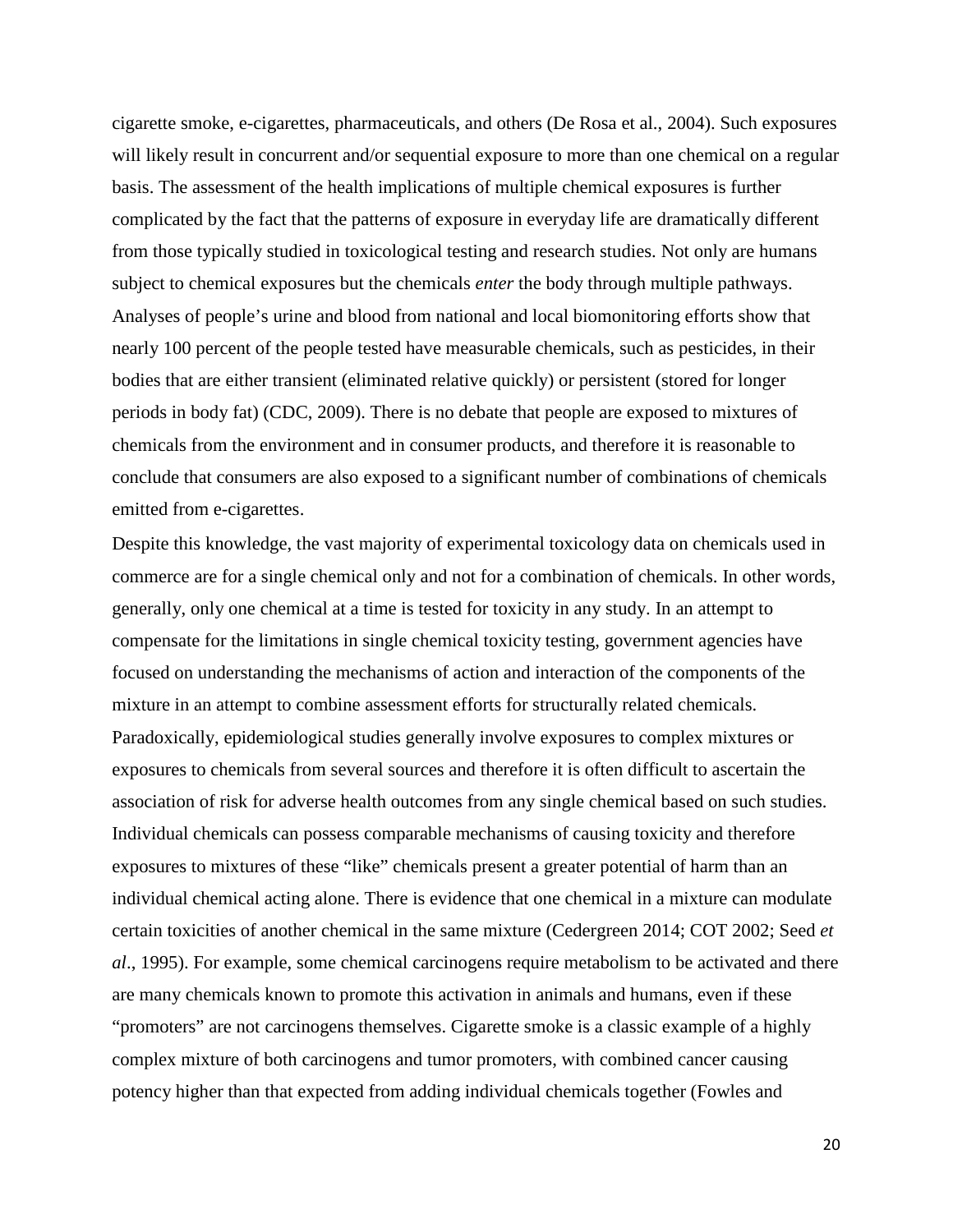Dybing, 2003). Asbestos exposure along with exposure to cigarette smoke further enhances the lung cancer causing potency of each other in humans. When combined exposures occur, the relative risk for lung cancer increases by more than the sum of the two carcinogens alone, by as much as ten times (IARC 2004). Therefore, two toxic chemicals acting in combination might increase toxicity in an additive  $(1 + 1 = 2)$ , synergistic  $(1 + 1 > 2)$ , or antagonistic manner  $(1 + 1 < 2)$ . Another type of interaction occurs when an effect of one substance is increased by exposure to a second substance, even though the second substance does not cause that effect by itself; this is called potentiation (CDPH, 2008). There may also be no change in the magnitude or type of toxic effect(s) observed when two or more chemicals are mixed together.

The outcome of mixing chemicals together is difficult to predict with the limitations in capability and throughput of the currently available toxicity testing methods. The lack of information and knowledge about the behavior and toxicity of chemical mixtures in humans is extremely important to acknowledge. Based on the reasons stated above, in the absence of data showing no change in effect or an antagonistic effect, health risk assessments based only on single chemical exposures when multiple chemicals are present, especially chemicals with similar mechanisms of toxicity and toxicity traits (for example aldehydes) are likely going to underestimate health risks to an individual or population.

Some health risk assessments have used rudimentary approaches to account for additive effects of chemicals with similar toxicity traits, or in a more refined way, by adding the effects of chemicals with similar mechanisms for causing toxicity (for example, organophosphorus insecticides that inhibit red blood cell cholinesterase activity) (EPA, 2006). EPA has developed toxicity equivalence factors (TEFs) for structurally related chemicals such as the chlorinated dioxins and furans (EPA, 2010). To our knowledge, EPA has not developed cumulative risk assessment guidelines or TEFs for local irritant or systemic effects of VOCs and other chemical constituents of e-cigarette aerosols.

As discussed previously, aldehydes constitute a group of highly biologically reactive organic compounds. Human exposure to aldehydes primarily occurs from environmental sources such as polluted air, consumer products, and tobacco smoke. All aldehydes include a carbonyl functional group, and are sub-grouped according to other structural similarities such as the length of the carbon chain and saturation of the carbon atoms. Under physiological conditions, aldehydes are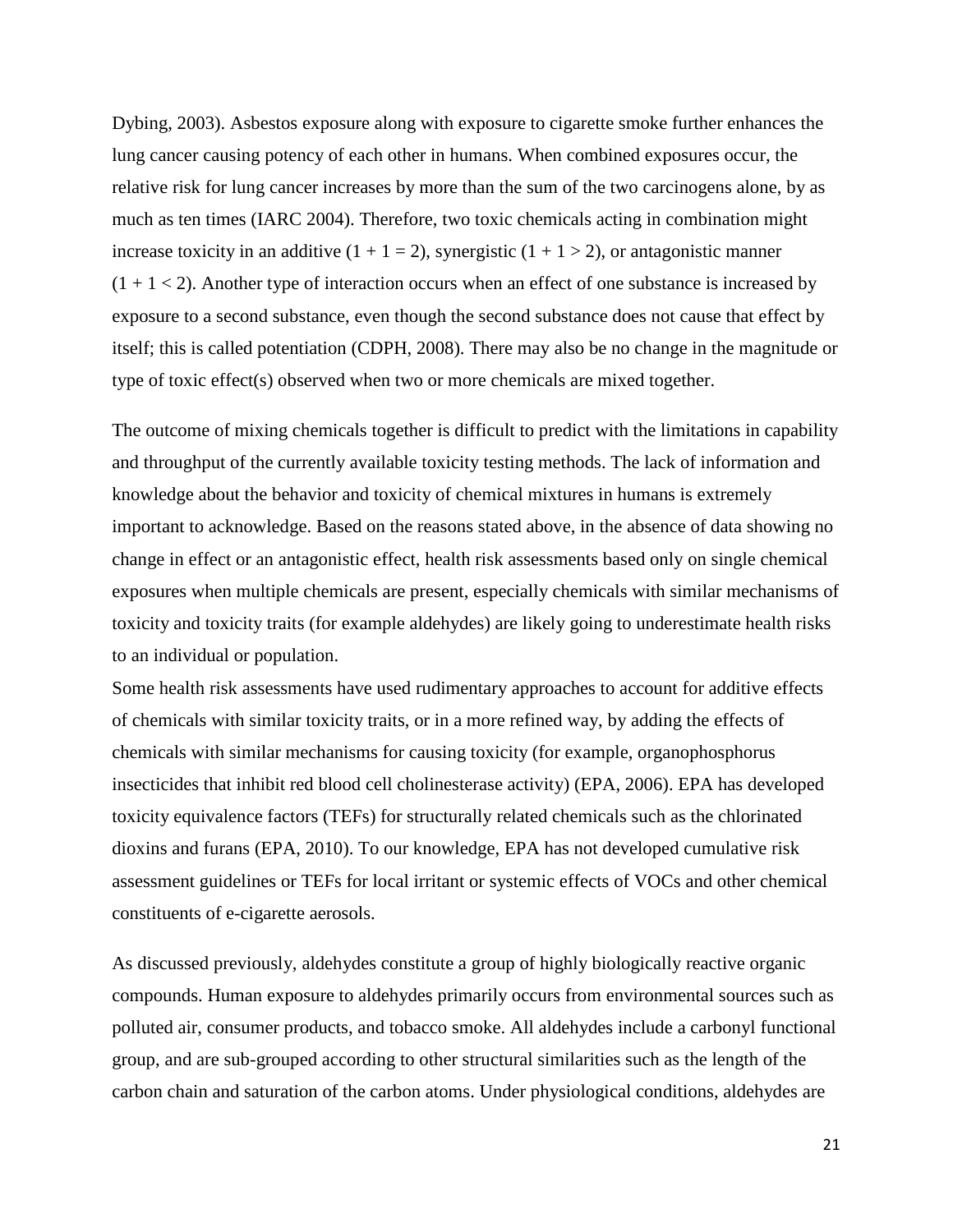highly reactive with the amino groups of proteins and the nucleophilic portions of DNA and RNA forming covalent adducts in these cellular macromolecules in living organisms (LoPachin and Gavin 2014; O'Brien *et al*., 2005; Fantl *et al*., 1982). Because aldehydes appear to share a common mechanism of toxicity, individual aldehyde chemicals in a mixture can interact, either additively or synergistically, to produce or enhance toxicity greater than the single aldehyde chemical exposure (EPA, 2008). For example, *in vitro* studies with human and rat nasal epithelial cells demonstrated that the combined toxicity of formaldehyde and acrolein was additive (Cassee *et al*., 1996).

With respect to the toxicity traits of aldehydes, the most prominent effect is respiratory irritation, which could exacerbate pre-existing asthma or other respiratory illness in consumers. All e-cigarette liquids have the ability to form multiple aldehydes. The simultaneous exposure of humans to acetaldehyde and other upper-respiratory-tract toxicants, such as acrolein, formaldehyde, and ozone can lead to additive or synergistic effects, particularly sensory irritation, and possibly toxic effects on the cells lining the nasal cavity (HEI, 2007). It is also important to note that the toxicity databases for the majority of the aldehydes are either totally absent or partially incomplete and there are numerous data gaps for the above-mentioned toxicity traits, including but not limited to carcinogenicity. These data gaps are an important consideration when evaluating the overall toxicity of the mixture of aldehydes in these products.

## <span id="page-21-0"></span>**Conclusions**

Flavoring chemicals in e-liquids and e-cigarette aerosols, with notable exceptions, are largely unstudied for potential chronic inhalation toxicity. Several diketones and some aldehydes have significant inhalation toxicity, causing a range of pulmonary impairments including irritant and inflammatory effects. Diacetyl is among the most studied flavoring compounds, and has been demonstrated to be present in many e-liquids. The fact that similar irritant and inflammatory effects occur with different diketones, leads to the conclusion that diacetyl and similar diketone substitutes should not be assumed to be safe for inhalation without specific supporting toxicological data and the establishment of a clear threshold for respiratory effects. The potential for additive or super-additive effects with mixtures of chemical flavorings is largely unexplored.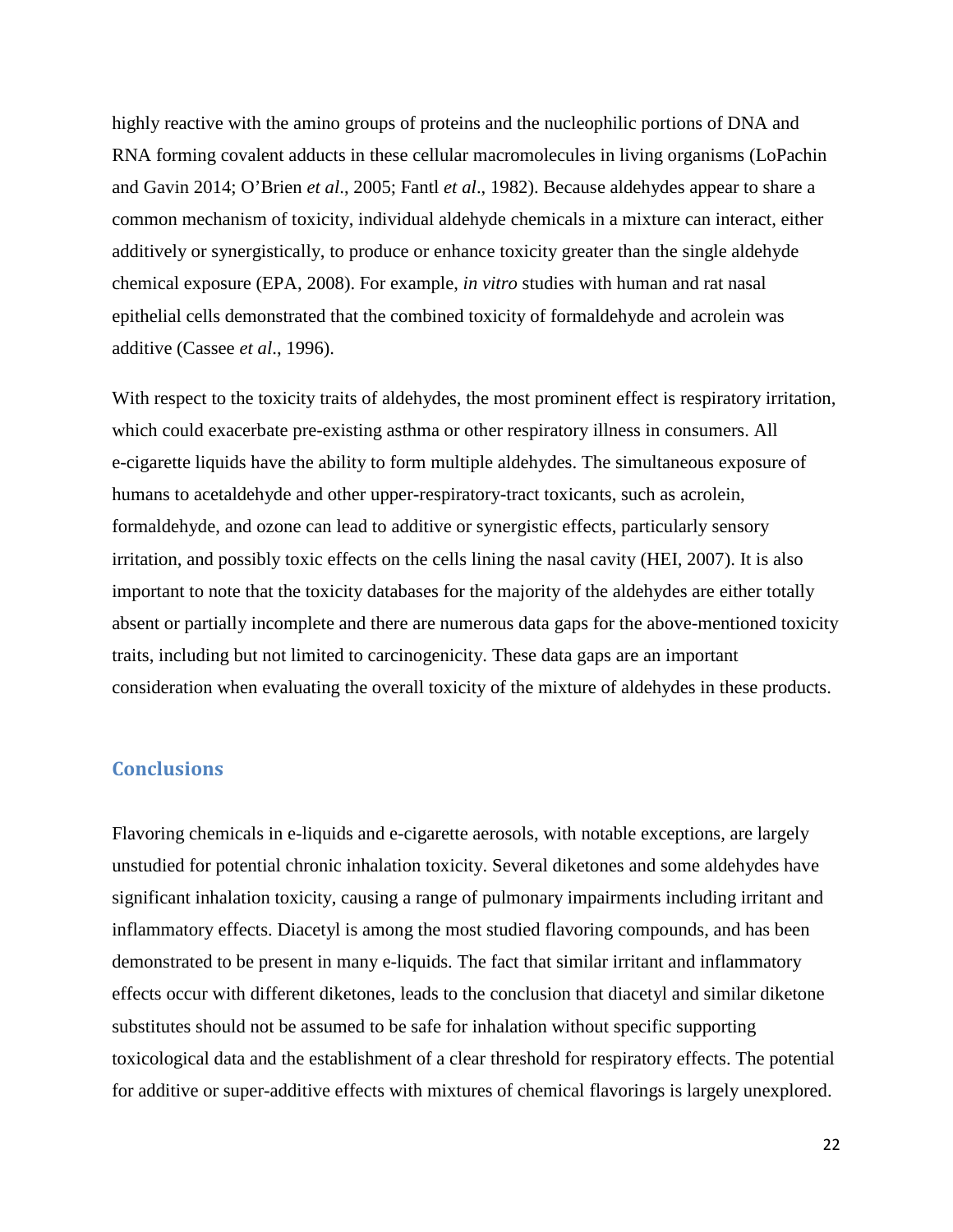In order to help with this problem, it may be useful to establish a mechanism to classify and categorize the flavoring chemicals for their potential respiratory irritancy whether or not specific respiratory irritation data exist for each individual chemical. The use of the calculated RD<sub>50</sub> based on physical properties of the individual chemical, as presented in this paper, may be one way to accomplish this.

## **Principal Conclusions and Recommendations**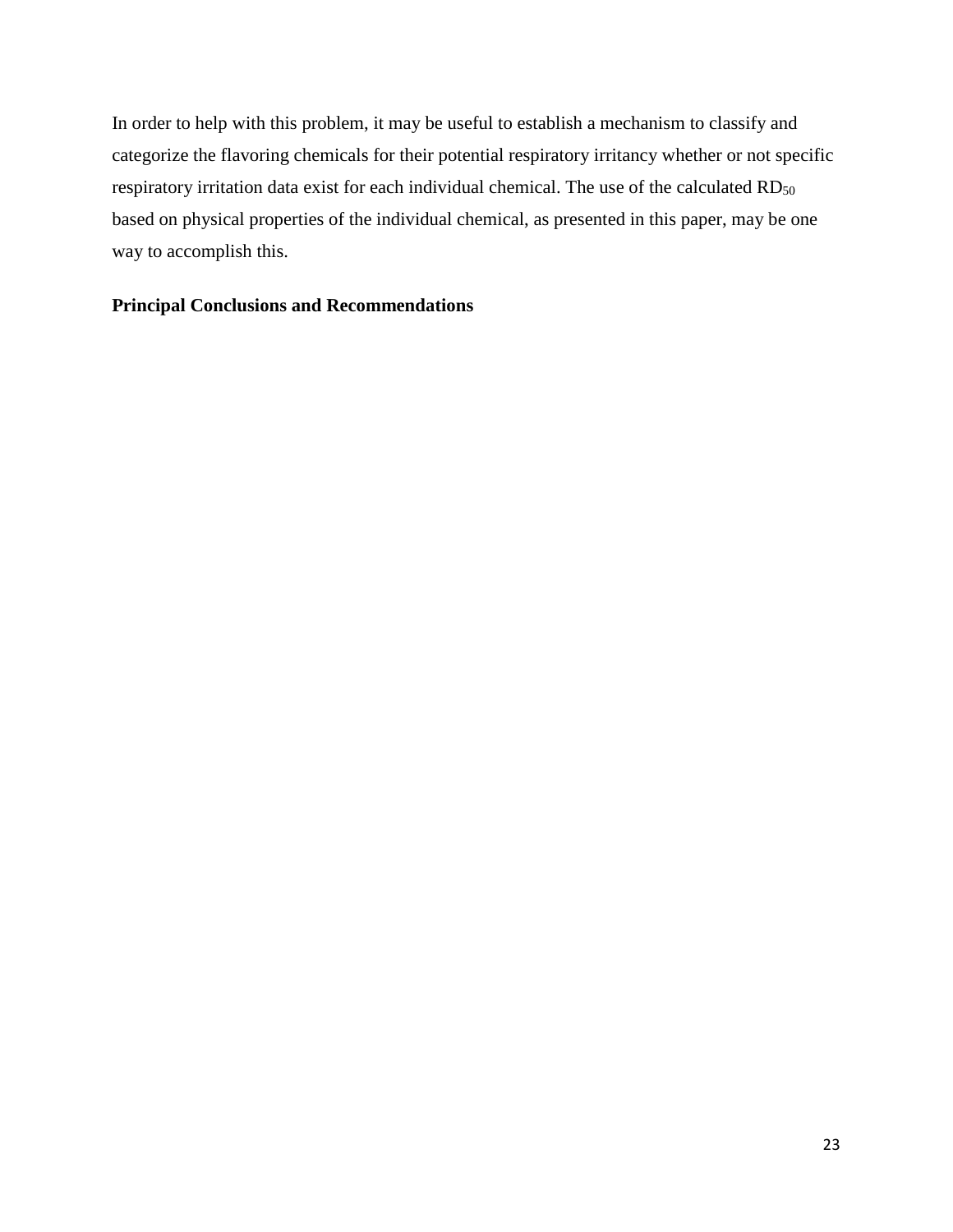| Findings                                        | Comments/Recommendation                                                                |
|-------------------------------------------------|----------------------------------------------------------------------------------------|
| Diacetyl and similar diketone                   | Diketones should be assumed to represent a significant                                 |
| flavors, including 2,3-                         | respiratory toxicity risk to regular e-cigarette users.                                |
| pentanedione, 2,3-hexanedione,                  |                                                                                        |
| and 2,3-heptanedione, cause                     | While the concentrations of diacetyl may be less than in                               |
| respiratory pathology                           | cigarette smoke, this does not mean that chronic                                       |
|                                                 | diacetyl inhalation from e-cigarettes is safe.                                         |
|                                                 |                                                                                        |
| Cinnamaldehyde and derivatives                  | Cinnamaldehyde and derivatives use in e-liquids should                                 |
| such as methylcinnamate are                     | be restricted and an acceptable level should be derived.                               |
| allergens, cytotoxic, and are                   |                                                                                        |
| respiratory irritants.                          |                                                                                        |
| There is evidence that many                     | Chronic inhalation of irritants may damage the                                         |
| e-liquids contain aldehydes, such               | respiratory tract upon prolonged exposure.                                             |
| as benzaldehyde, that are                       |                                                                                        |
| <i>moderate respiratory irritants.</i>          |                                                                                        |
| <b>Recent evidence shows that</b>               |                                                                                        |
| flavorings can break down into                  |                                                                                        |
| more toxic aldehydes.                           |                                                                                        |
| The existing toxicological                      | More research is needed to determine what, if any,                                     |
| evaluations of food flavorings, in              | relevant effects on addiction or respiratory toxicity exist                            |
| general, are dated and do not                   | with pyrazines.                                                                        |
| constitute a robust data set for                |                                                                                        |
| the evaluation of possible<br>systemic effects. | It should be assumed that individual toxicological<br>effects are, at least, additive. |
|                                                 |                                                                                        |
| Pyrazines have a variety of                     |                                                                                        |
| chemical structures and                         |                                                                                        |
| biological effects. These have not              |                                                                                        |
| been adequately studied for                     |                                                                                        |
| inhalation effects.                             |                                                                                        |
|                                                 |                                                                                        |
| It is not currently known if or                 |                                                                                        |
| how mixtures of various                         |                                                                                        |
| flavorings work independently or                |                                                                                        |
| together in causing                             |                                                                                        |
| inflammation or irritation of the               |                                                                                        |
| respiratory epithelium.                         |                                                                                        |

# <span id="page-23-0"></span>**Acknowledgements**

The authors would like to acknowledge April Roeseler, Elizabeth Andersen-Rodgers, and Liz Hendrix of the California Department of Public Health's Tobacco Control Program for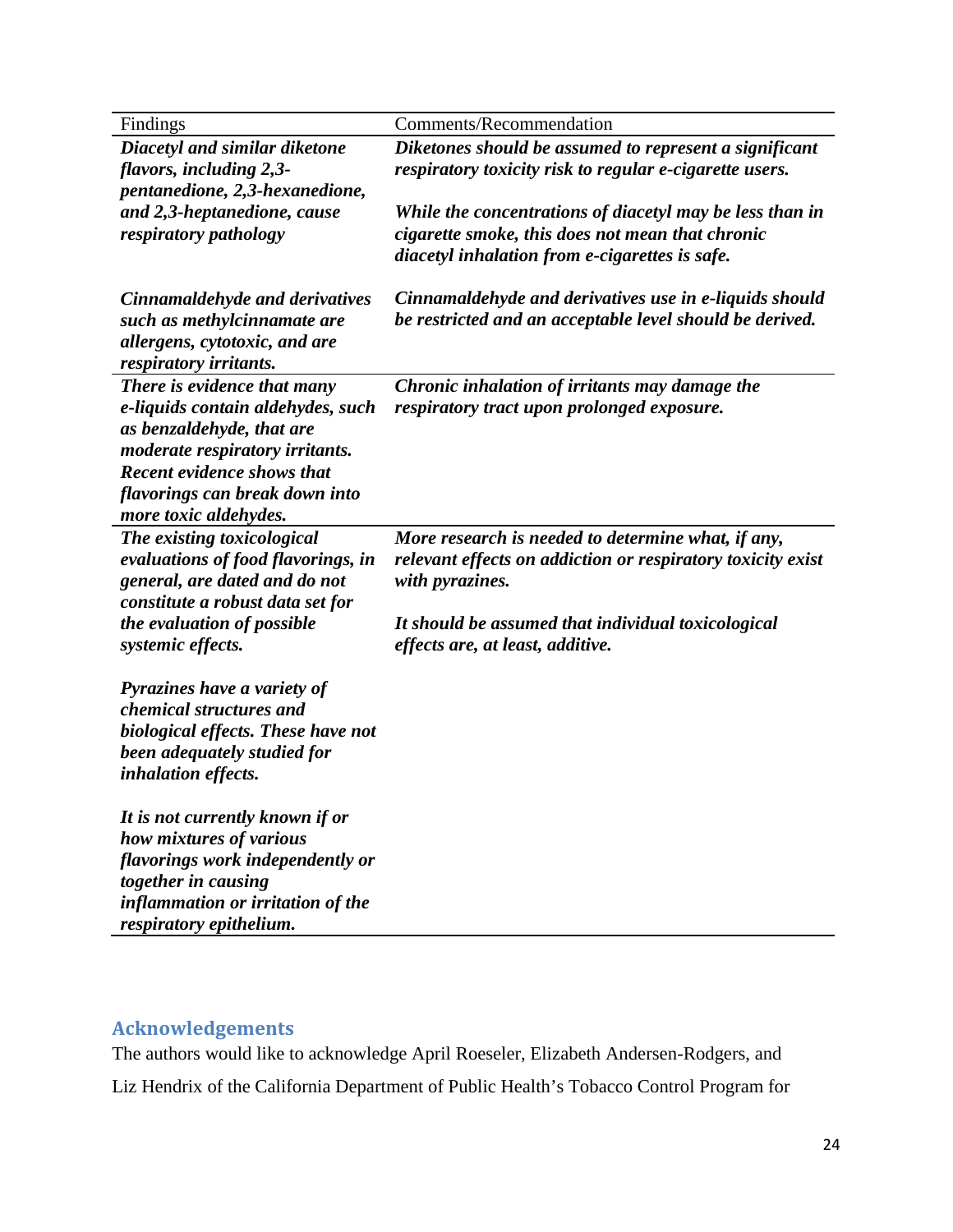technical input and funding support for this review. The authors would further like to acknowledge Dr. John Talarico, Chief Environmental Health Investigations Branch, for editorial comments and technical reviews.

# <span id="page-24-0"></span>**Competing interests**

None.

# <span id="page-24-1"></span>**Disclaimer**

Any views or opinions in this paper are solely those of the authors and do not necessarily reflect the policies or official views of the California Department of Public Health.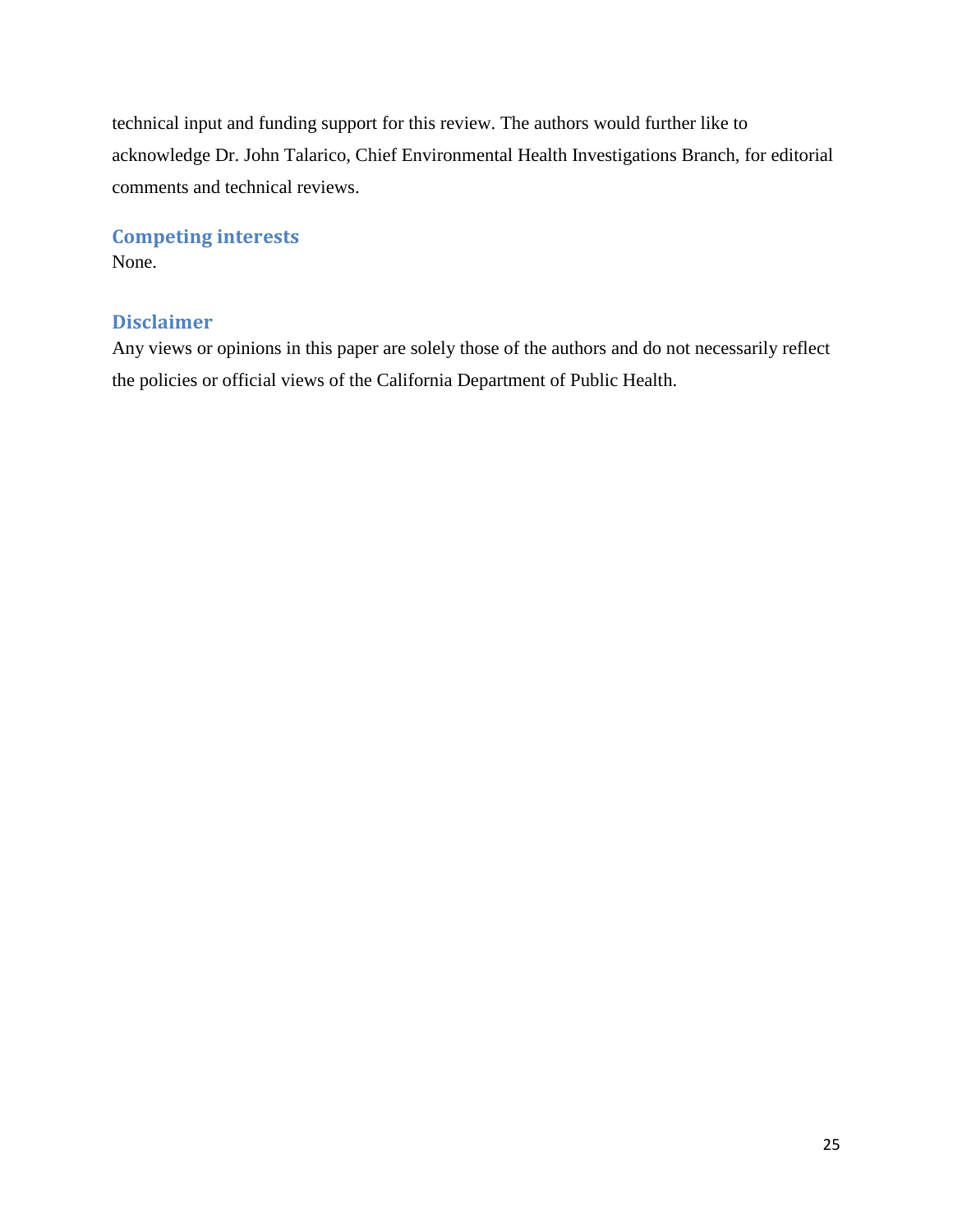# <span id="page-25-0"></span>**References**

Akpinar-Elci M, and Elci O. 2014. Letter to the Editor. Re: Pierce et al. Diacetyl and 2,3-pentanedione exposures associated with cigarette smoking: implications for risk assessment of food and flavoring workers *Crit Rev Toxicol*, 2014; 44(5):420 – 435.

Alarie Y. Dose–response analysis in animal studies: prediction of human responses. *Environ Health Perspect.* 1981b;42:9–13. [\[PMC free article\]](http://www.ncbi.nlm.nih.gov/pmc/articles/PMC1568799/)

Alarie Y, Nielsen GD, Andonian Haftvan J, and Abraham, MH. 1995. Physicochemical properties of nonreactive volatile organic chemicals to estimate RD50 – alternatives to animal studies. *Toxicology and Applied Pharmacology* **134**, 92-99.

Allen J, Flanigan S, LeBlanc M, Vallarino J, MacNaughton P, Stewart J, and Christiani D. 2015. Flavoring Chemicals in E-Cigarettes: Diacetyl, 2,3-Pentanedione, and Acetoin in a Sample of 51 Products, Including Fruit-, Candy-, and Cocktail-Flavored E-Cigarettes. *Environ. Health Perspect*. DOI: 10.1289/ehp.1510185

Ambrose BK, Day HR, Rostron B, et al. Flavored tobacco product use among us youth aged 12-17 years, 2013-2014. *JAMA.* 2015;314(17):1871-1873.

American Public Health Association. [The role of public health in ensuring healthy communities.](http://www.apha.org/policies-and-advocacy/public-health-policy-statements/policy-database/2014/07/30/10/48/the-role-of-public-health-in-ensuring-healthy-communities) 2016; http://www.apha.org/policies-and-advocacy/public-health-policy-statements/policydatabase/2014/07/30/10/48/the-role-of-public-health-in-ensuring-healthy-communities. Accessed October 10, 2016.

Andersen S, Franko J, Wells J, Lukomska E, and Meade B. 2013. Evaluation of the hypersensitivity potential of alternative butter flavorings. *Food Chem Toxicol*. 62:373-382.

Arts J, Muijser H, Appel M, Frieke-Kuper M, Bessems J, and Woutersen R. 2004. Subacute (28-day) toxicity of furfural in Fischer 344 rats: a comparison of the oral and inhalation route. *Food Chem Toxicol* 42(9):1389-1399.

Bahl V, Lin S, Xu N, Davis B, Wang Y, and Talbot P. 2014. Comparison of electronic cigarette refill fluid cytotoxicity using embryonic and adult models. *Reprod. Toxicol*. 34:529.

Ballantyne B, Dodd D, Pritts I, Nachreiner D, and Fowler E . 1989. Acute vapour inhalation toxicity of acrolein and its influence as a trace contaminant in 2-methoxy-3,4-dihydro-2H-pyran. *Human Toxicol* 8 3:229.

Barrington-Trimis J, Samet J, McConnell R. 2014. Flavorings in Electronic Cigarettes: An Unrecognized Respiratory Health Hazard? *J Am Med Assoc*. doi:10.1001/jama.2014.14830.

Behar R, Davis B, Wang Y, Bahl V, Lin S, and Talbot P. 2014. Identification of toxicants in cinnamon-flavored electronic cigarette refill fluids. *Toxicol. In Vitro* 28 198-208.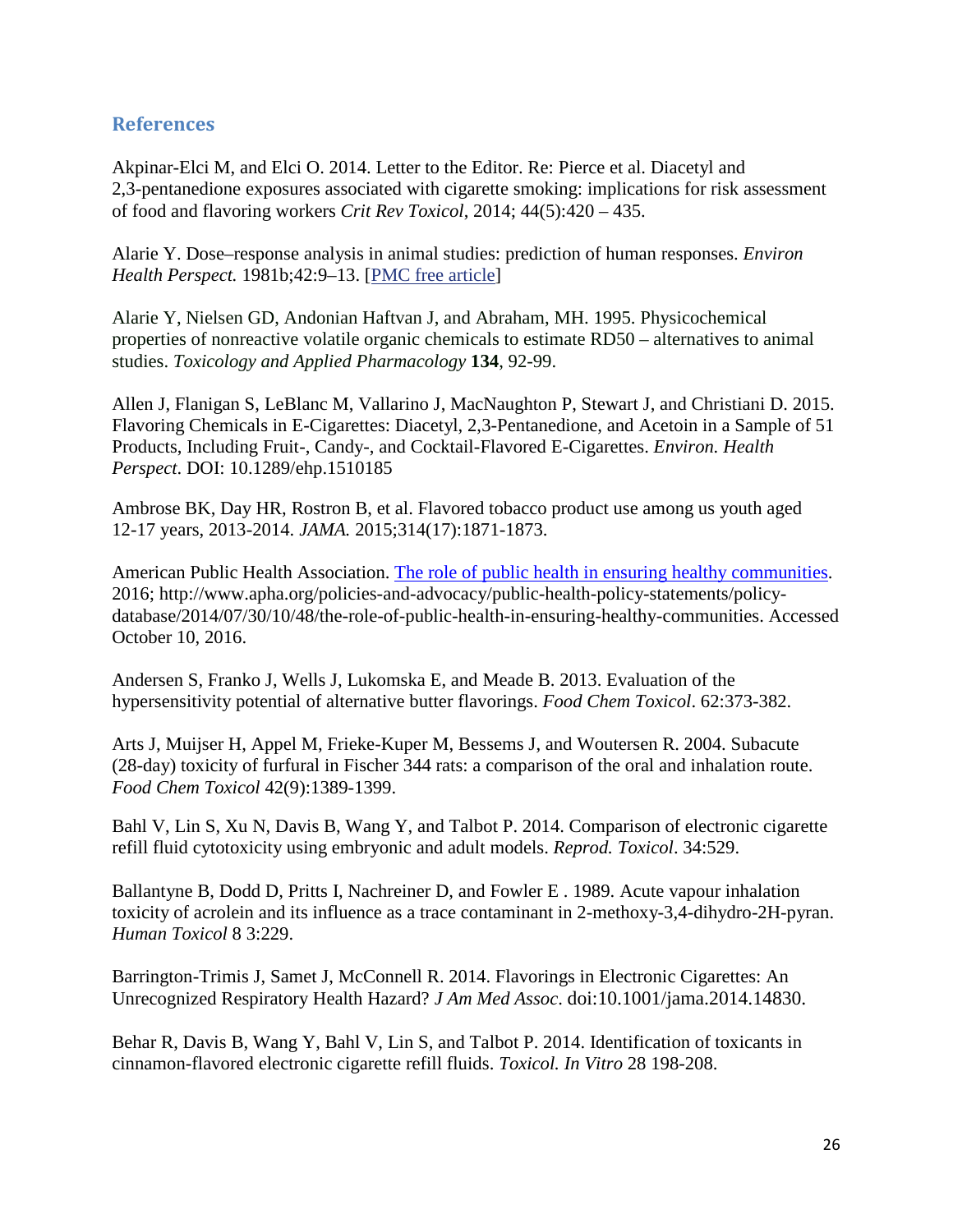Cassee FR, Stenhuis WH, Groten JP, and Feron VJ (1996). Toxicity of Formaldehyde and Acrolein Mixtures: In Vitro Studies Using Nasal Epithelial Cells. Exp. Toxicol. Pathol. 48(6):481-483.

CDC (2009). [Fourth National Report on Human Exposure to Environmental Chemicals.](http://www.cdc.gov/exposurereport/)  [Department of Health and Human Services, Centers for Disease Control and Prevention.](http://www.cdc.gov/exposurereport/) Accessible at: http://www.cdc.gov/exposurereport/.

CDC Foundation. [What is public health?](http://www.cdcfoundation.org/content/what-public-health) 2016; http://www.cdcfoundation.org/content/whatpublic-health. Accessed October 10, 2016.

CDPH (2008). [Understanding Toxic Substances: An Introduction to Chemical Hazards in the](http://www.cdph.ca.gov/programs/hesis/Documents/introtoxsubstances.pdf)  [Workplace.](http://www.cdph.ca.gov/programs/hesis/Documents/introtoxsubstances.pdf) California Department of Public Health, Occupational Health Branch. Accessible at: http://www.cdph.ca.gov/programs/hesis/Documents/introtoxsubstances.pdf.

Cedergreen, N (2014). Quantifyoing Synergy: A Systematic Review of Mixture Toxicity Studies within Environmental Toxicology. PLOS One 9(5):1-12.

Cho J, and Paik S. 2016. Association between electronic cigarette use and asthma among high school students in South Korea. *PLoS One* 11(3):e0151022.

Clark S, and Winter C. 2015. Diacetyl in Foods: A Review of Safety and Sensory Characteristics. *Comp. Rev. Food Sci. Food Safety*. 14.

Consortium TCL. 2016. *The deeming regulation: FDA authority over e-cigarettes, cigars, and other tobacco products.* St. Paul, MN.

Costigan S. and Meredith C. 2015. An approach to ingredient screening and toxicological risk assessment of flavours in e-liquids. *Reg. Toxicol. Pharmacol*. 72:361

COT (2002). [Risk Assessment of Mixtures of Pesticides](http://cot.food.gov.uk/) and Similar Substances, Committee on [Toxicity of Chemicals in Food, Consumer Products and the Environment \(COT\),](http://cot.food.gov.uk/) Food Standards Agency, United Kingdom http://cot.food.gov.uk/.

Curwin B, Deddens J, and McKernan L. 2015. Flavoring exposure in food manufacturing. *J. Exp. Sci. Environ. Epidemiol.* 25:324-333.

DeCeaurriz J, Micillino J, Marignac B, Bonnet P, Muller J, and Guenier J. 1984. Quantitative evaluation of sensory irritating and neurobehavioural properties of aliphatic ketones in mice. *Food Chem Toxicol*. 22 7:545-549.

De Rosa, CT, El-Masri, HA, Pohl, H, Cibulas, W, and Mumtaz, MM (2004). Implications of Chemical Mixtures in Public Health Practice. J Toxicol. Environ. Health B Crit. Rev. 7(5):339-350.

ECETOC, 2006. Guidance for setting occupational exposure limits: Emphasis on data poor substances. European Centre for Ecotoxicology and Toxicology of Chemicals. Technical Report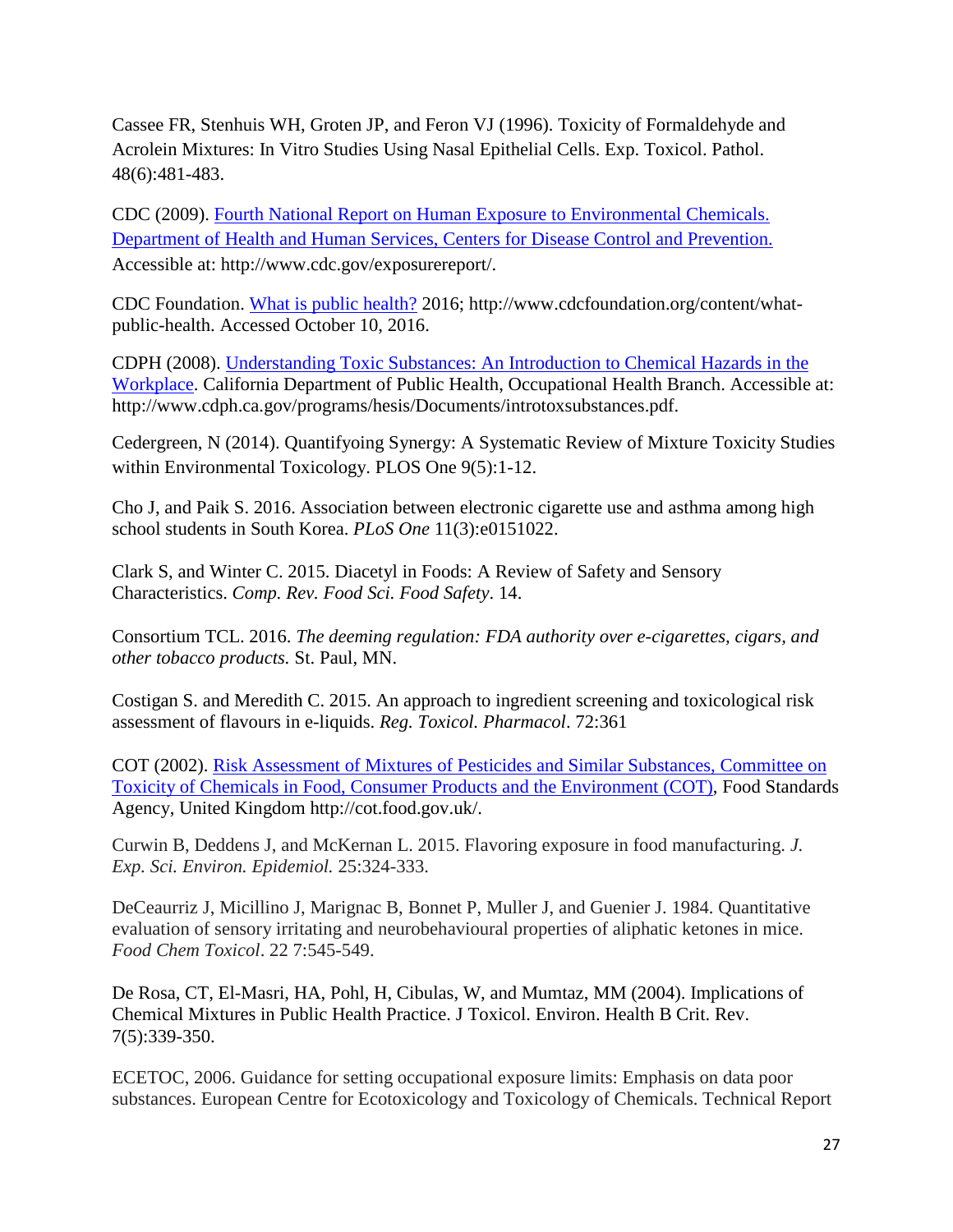101.

Egilman D and Schilling J. 2014. Safe exposure level for diacetyl. *Int J Occup Environ Health*  $20(1):4-8.$ 

EPA (2006). Organophosphorous Cumulative Risk Assessment 2006 Update, US Environmental Protection Agency, Office of Pesticide Programs, July 31, 2006.

EPA (2008). Toxicological Review of Propionaldehyde (CAS No. 123-38-6), in Support of Summary Information on the Integrated Risk Information System (IRIS). US Environmental Protection Agency Washington, DC, September 2008.

EPA (2010). Recommended Toxicity Equivalence Factors (TEFs) for Human Health Risk Assessments of 2,3,7,8-Tetrachlorodibenzo-p-dioxin and Dioxin-Like Compounds, US Environmental Protection Agency, Office of the Science Advisor, Risk Assessment Forum, December 2010.

EPA (2011). [Exposure Factors Handbook 2011 Edition \(Final\).](http://cfpub.epa.gov/ncea/cfm/recordisplay.cfm?deid=20563) US Environmental Protection Agency, Washington, DC. EPA/600/R-09/052F, 2011. Accessible at: http://cfpub.epa.gov/ncea/cfm/recordisplay.cfm?deid=20563.

European Food Safety Authority (EFSA). 2011. [Opinion on the safety of pyrazines in foods.](http://www.efsa.europa.eu/sites/default/files/scientific_output/files/main_documents/2456.pdf) http://www.efsa.europa.eu/sites/default/files/scientific\_output/files/main\_documents/2456.pdf

FDA 2009. Family Smoking Prevention Tobacco Control Act of 2009, 21 U.S.Code § 387g, § (2009). Deeming Tobacco Products To Be Subject to the Federal Food, Drug, and Cosmetic Act, as Amended by the Family Smoking Prevention and Tobacco Control Act; Restrictions on the Sale and Distribution of Tobacco Products and Required Warning Statements for Tobacco Products; Final Rule In: Department of Health and Human Services, Food and Drug Administration, ed. *21 CFR Parts 1100, 1140, and 1143.* Vol 81. Federal Register.

Fantl, WJ, Stevens, VJ, and Peterson, CM (1982). Reactions of Biologic Aldehydes with Proteins. Diabetes 31(Supplement 3):15-21.

Farsalinos K, Romagna G, Allifranchini E, Ripamonti E, Bocchieto E, Todeschi S, Tsiapras D, Kyrzopoulos S, and Voudris V. 2013. Comparison of the Cytotoxic Potential of Cigarette Smoke and Electronic Cigarette Vapour Extract on Cultured Myocardial Cells. *Int. J. Environ. Res. Pub. Health* 10:5146.

Farsalinos KE, Kistler KA, Gillman G, Voudris V. 2014. Evaluation of electronic cigarette liquids and aerosol for the presence of selected inhalation toxins. *Tob Res.* doi: 10.1093/ntr/ntu176.

Farsalinos K. 2015. [A new study finds diacetyl in e-cigarettes but exaggerates risks and fails to](http://www.ecigarette-research.org/research/index.php/whats-new/whatsnew-2015/236-da2)  [discuss about smoking.](http://www.ecigarette-research.org/research/index.php/whats-new/whatsnew-2015/236-da2) http://www.ecigarette-research.org/research/index.php/whatsnew/whatsnew-2015/236-da2.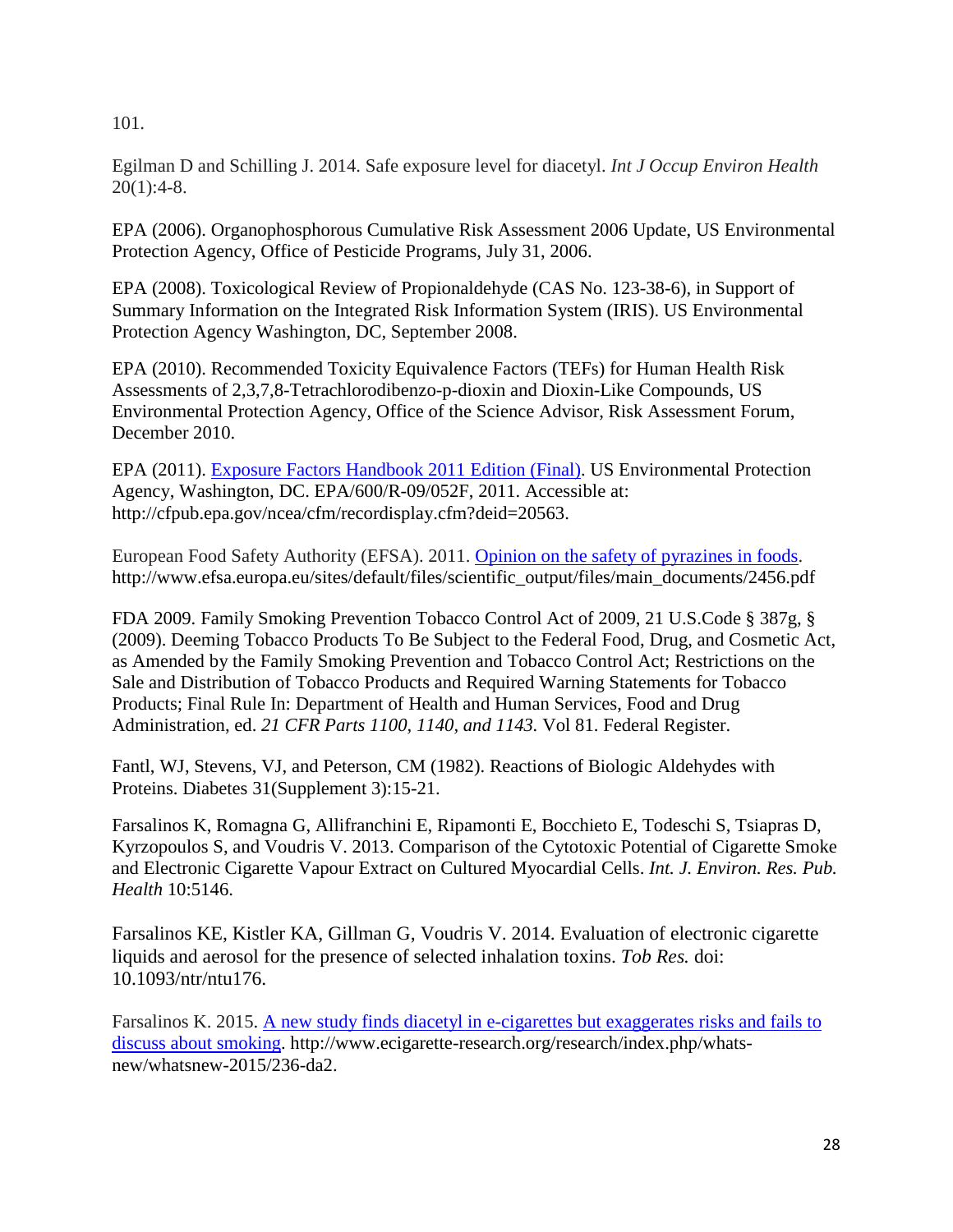Feron VJ, Til HP, de Vrijer F, Woutersen RA, Cassee FR, and van Bladeren PJ (1991). Aldehydes: Occurrence, Carcinogenic Potential, Mechanism of Action and Risk Assessment. Mutat. Res. 259(3-4):363-85.

Hahn J, Monakhova YB, Hengen J, et al. Electronic cigarettes: overview of chemical composition and exposure estimation. *Tobacco Induced Diseases.* 2014;12(1):23.

HEI (2007). Mobile-Source Air Toxics: A Critical Review of the Literature on Exposure and Health Effects. HEI Special Report 16. Air Toxics Review Panel, Health Effects Institute, Boston, MA.

Higham A, Rattray N, Dewhurst J, Trivedi D, Fowler S, Goodacre R, and Singh D. 2016. Electronic cigarette exposure triggers neutrophil inflammatory responses. *Respir. Res*. 17:56.

Hubbs AF, Battelli LA, Mercer RR, Kashon M, Friend S, Schwegler-Berry D, and Goldsmith WT. 2004. *The Toxicologist* 78(1-S).

Hubbs A, Goldsmith W, Kashon M, Frazer D, Mercer R, Battelli L, Kullman G, Schwegler-Berry D, Friend S, and Castranova V. 2008. Respiratory Toxicologic Pathology of Inhaled Diacetyl in Sprague-Dawley Rats. *Toxicol Pathol.* 36:330-344.

Hubbs A, Cumpston A, Goldsmith W, Battelli L, Kashon M, Jackson M, Frazer D, Fedan J, Goravanahalli M, Castranova V, Kreiss K, Willard P, Friend S, Schwegler-Berry D, Fluharty K, and Sriram K. 2012. Respiratory and Olfactory Cytotoxicity of Inhaled 2,3-Pentanedione in Sprague-Dawley Rats. *The Am J Pathol.* 181 3:829-844.

IARC (2004). Tobacco Smoke and Involuntary Smoking (see: Synergistic carcinogenic effects of tobacco smoke and other carcinogens). International Agency for Research on Cancer, IARC Monographs on the Evaluation of Carcinogenic Risks to Humans, Volume 83, pp. 913-972.

Kerger B, Thuett K, and Finley B. 2014. Evaluation of four  $\alpha$ -diketones for toll-like receptor-4 (TLR-4) activation in a human transfected cell line. *Food Chem Toxicol* 74:117-119.

King BA, Tynan MA, Dube SR, Arrazola R. Flavored-Little-Cigar and Flavored-Cigarette Use Among U.S. Middle and High School Students. *Journal of Adolescent Health.* 2014;54(1):40-46.

Kostygina G, Glantz SA, Ling PM. Tobacco industry use of flavours to recruit new users of little cigars and cigarillos. *Tobacco Control.* 2014.

Kuwabara Y, Alexeeff G, Broadwin R, and Salmon A. 2007. Evaluation and Application of the RD50 for Determining Acceptable Exposure Levels of Airborne Sensory Irritants for the General Public. *Environ Health Perspect*. 115(11):1609.

Kylystov A, and Samburova V. 2017. Flavoring compounds dominate toxic aldehyde production during e-cigarette vaping. *Environ Sci Technol.* Pre-publication DOI:10.1021/acs.est.6b05145.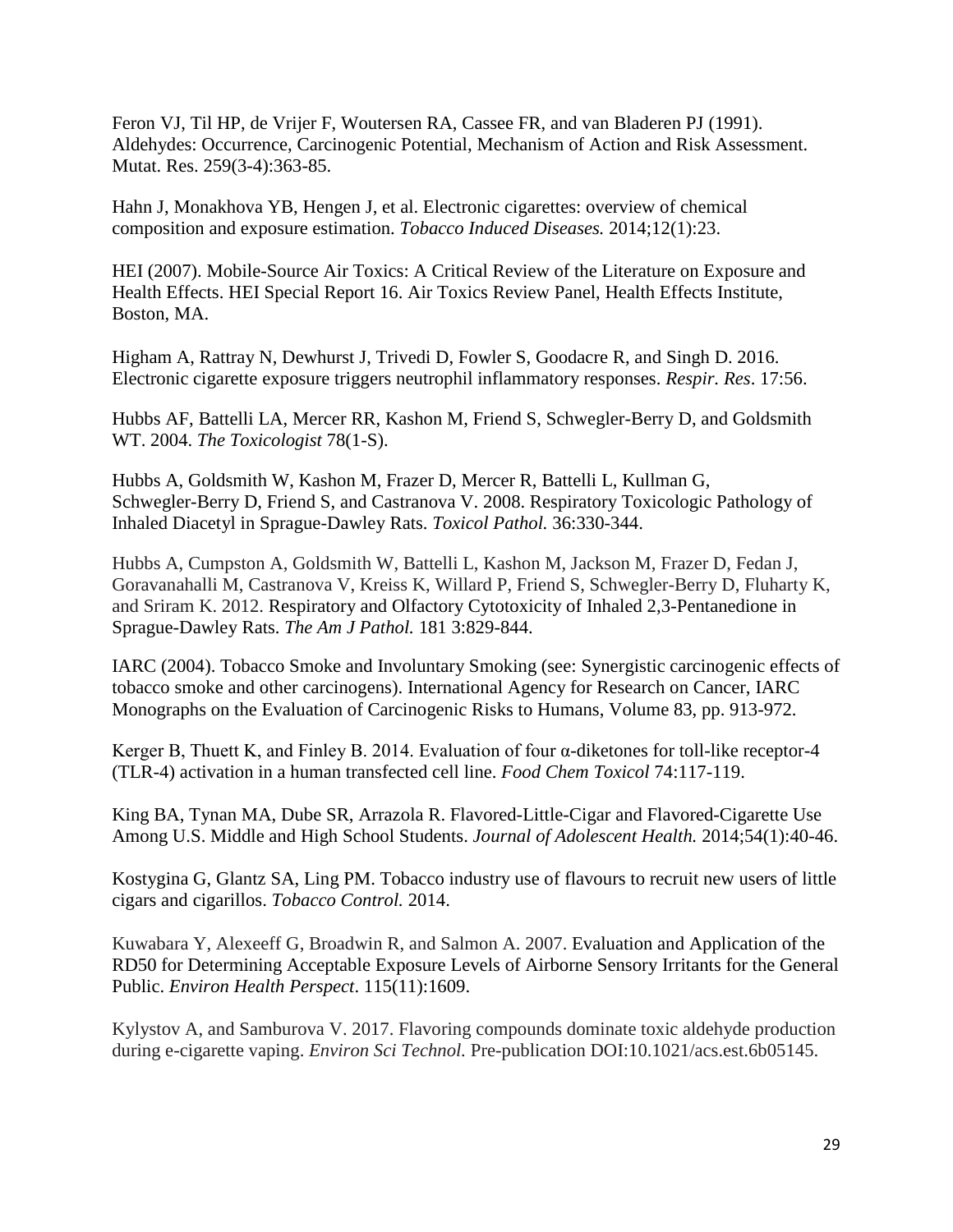Laham S, Broxup B, Robinet M, Potvin M, and Schrader K. 1991. Subacute inhalation toxicity of benzaldehyde in the Sprague-Dawley rat. *Am Ind Hyg Assoc J* 52(12):503.

Leigh NJ, Lawton RI, Hershberger PA, Goniewicz ML. Flavourings significantly affect inhalation toxicity of aerosol generated from electronic nicotine delivery systems (ENDS). *Tobacco Control.* 2016.

LoPachin, RM and Gavin, T (2014). Molecular Mechanisms of Aldehyde Toxicity: A Chemical Perspective. Chem. Res. Toxicol. 27:1081-1091.

Miech RA, Johnston, L. D., O'Malley, P. M., Bachman, J. G., and Schulenberg, J. E. Most youth use e cigarettes for novelty, flavors - not to quit smoking. Ann Arbor, MI: University of Michigan News Service, Editor; 2015.

Morgan D, Flake G, Kirby P, and Palmer S. 2008. Respiratory toxicity of diacetyl in C57BL/6 mice. *Toxicol Sci* 103(1):169-180.

Morgan D, Jokinen M, Price H, Gwinn W, Palmer S, and Flake G. 2012. Bronchial and Bronchiolar Fibrosis in Rats Exposed to 2,3-Pentanedione Vapors: Implications for Bronchiolitis Obliterans in Humans. *Toxicol. Pathol.* 40 448-460.

Morgan D, Merrick B, Gerrish K, Stockton P, Wang Y, Foley J, Gwinn W, Kelly F, Palmer S, Ton T, and Flake G. 2015. Gene expression in obliterative bronchiolitis-like lesions in 2,3-pentanedione-exposed rats. *PLoS ONE* 10(2): e0118459. doi:10.1371/journal.pone.0118459

NIOSH. 1986. HETA 85-171-1710. US Department of Health and Human Services, Centers for Disease Control and Prevention. National Institute for Occupational Safety and Health: Cincinnati, OH, 1986.

NIOSH. 2011. [Criteria for a Recommended Standard: Occupational Exposure to Diacetyl and](http://www.cdc.gov/niosh/docket/archive/docket245.html)  [2,3-pentanedione.](http://www.cdc.gov/niosh/docket/archive/docket245.html) http://www.cdc.gov/niosh/docket/archive/docket245.html

O'Brien, PJ, Siraki, AG, and Shangari, N (2005). Aldehyde Sources, Metabolism, Molecular Toxicity Mechanisms, and Possible Effects on Human Health. *Critical Rev. Toxicol*. 35:609-662.

Pevsner J, Hwang P, Sklar P, Venable C, and Snyder S. 1988. Odorant binding protein and its mRNA are localized to lateral nasal gland implying a carrier function. *Proc. Soc. Natl. Acad. Sci.* 85:2383.

Public Health England. 2015. E-cigarettes: An Evidence Update. Report for Public Health [England.](https://www.gov.uk/government/uploads/system/uploads/attachment_data/file/457102/Ecigarettes_an_evidence_update_A_report_commissioned_by_Public_Health_England_FINAL.pdf)

https://www.gov.uk/government/uploads/system/uploads/attachment\_data/file/457102/Ecigarette s\_an\_evidence\_update\_A\_report\_commissioned\_by\_Public\_Health\_England\_FINAL.pdf

Scheffler S, Dieken H, Krischenowski O, and Aufderheide M. 2015. Cytotoxic evaluation of e-liquid aerosol using different lung-derived cell models. *Int. J. Environ. Res. Pub. Health* 12:12466-12474.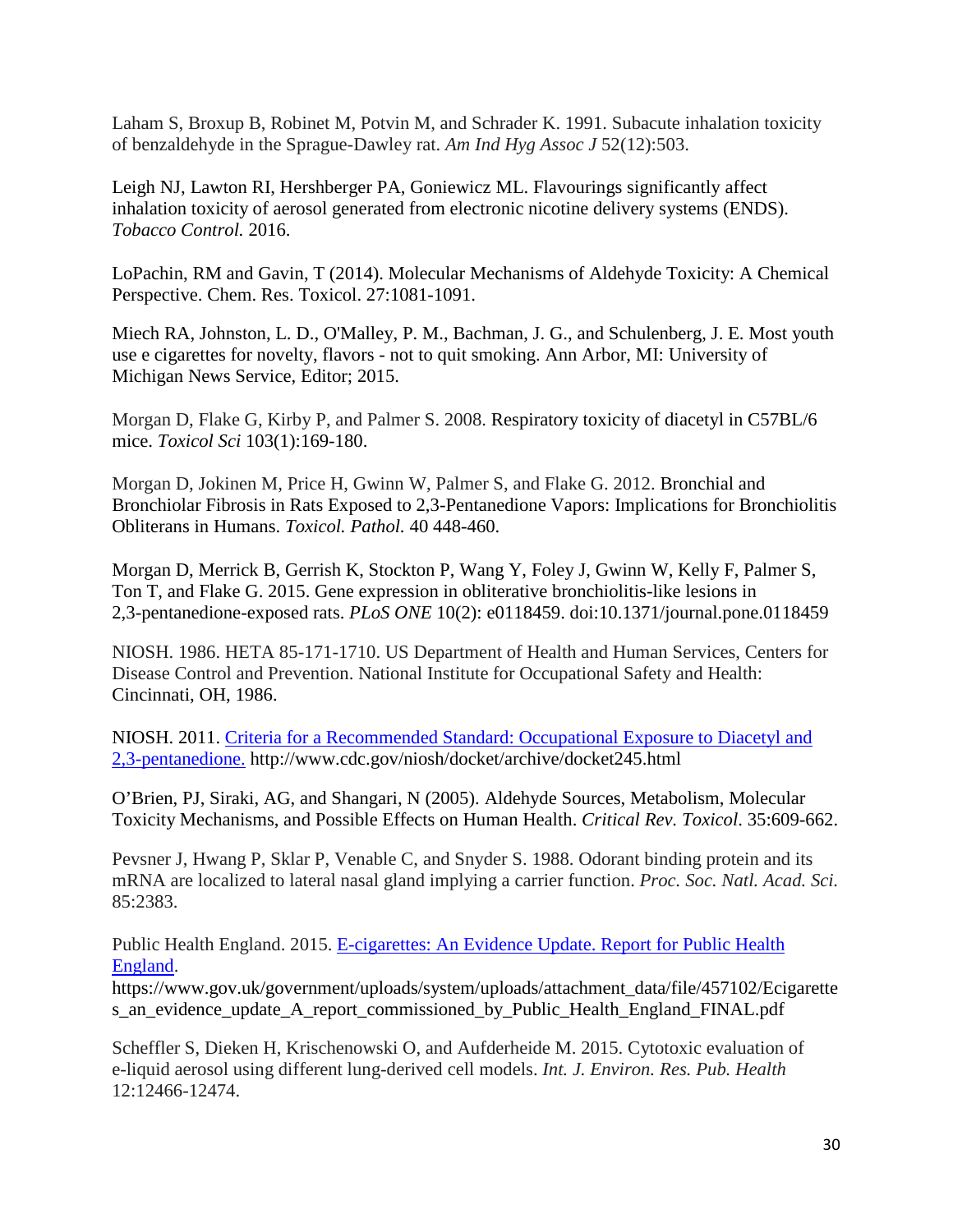Seed, J, Brown, RP, Olin, SS, and Foran JA (1995). Chemical Mixtures: Current Risk Assessment Methodologies and Future Directions. *Reg. Toxicol. Pharmacol*. 22:76-94.

Steinhagen W, and Barrow C. 1984. Sensory irritation structure activity study of inhaled aldehydes in B6C3F1 and Swiss Webster mice. *Toxicol Appl Pharmacol*. 72:495-505.

Tierney P, Karpinski C, Brown J, Luo W, and Pankow J. 2015. Flavour chemicals in electronic cigarette fluids. *Tobacco Control* 0:1-6.

US Department of Health Human Services. Preventing tobacco use among youth and young adults: A report of the Surgeon General. *Atlanta, GA: US Department of Health and Human Services, Centers for Disease Control and Prevention, National Center for Chronic Disease Prevention and Health Promotion, Office on Smoking and Health.* 2012;3.

U.S. Environmental Protection Agency. 1980. Ambient water quality criteria for isophorone. EPA Report 440, 5-80-056.

van Rooy FG, Rooyackers JM, Prokop M, Houba R, Smit LA, and Heederik DJ. 2007. [Bronchiolitis obliterans syndrome in chemical workers producing diacetyl](https://toxnet.nlm.nih.gov/cgi-bin/sis/search2/f?./temp/%7EVUhNwj:1) for food flavorings. *Am. J. Respir. Crit. Care Med*. 176(5):498.

Wellington N. Focus on Flavors: The authority of a state or local government to restrict or prohibit the sale or distribution of flavored tobacco products. In: Office of the Attorney General, Tobacco Litigation and Enforcement Section ed. Sacramento, CA: California Department of Public Health, California Tobacco Control Program; 2016:1-24.

Zaccone E, Goldsmith T, Shimko M, Wells J, Schwegler-Berry D, Willard P, Case S, Thompson J, and Fedan J. 2015. Diacetyl and 2,3-pentanedione exposure of human cultured airway epithelial cells: Ion transport effects and metabolism of butter flavoring agents. *Toxicol. Appl Pharmacol*. 289:542-549.

Zaccone E, Thompson J, Ponnoth D, Cumpston A, Goldsmith W, Jackson M, Kashon M, Frazer D, Hubbs A, Shimko M, and Fedan J. 2013. Popcorn flavoring effects on reactivity of rat airways in vivo and in vitro. *J Toxicol Environ Health A* 76(11):669-689.

Zhu S-H, Sun JY, Bonnevie E, et al. Four hundred and sixty brands of e-cigarettes and counting: implications for product regulation. *Tobacco Control.* 2014;23(suppl 3):iii3-iii9.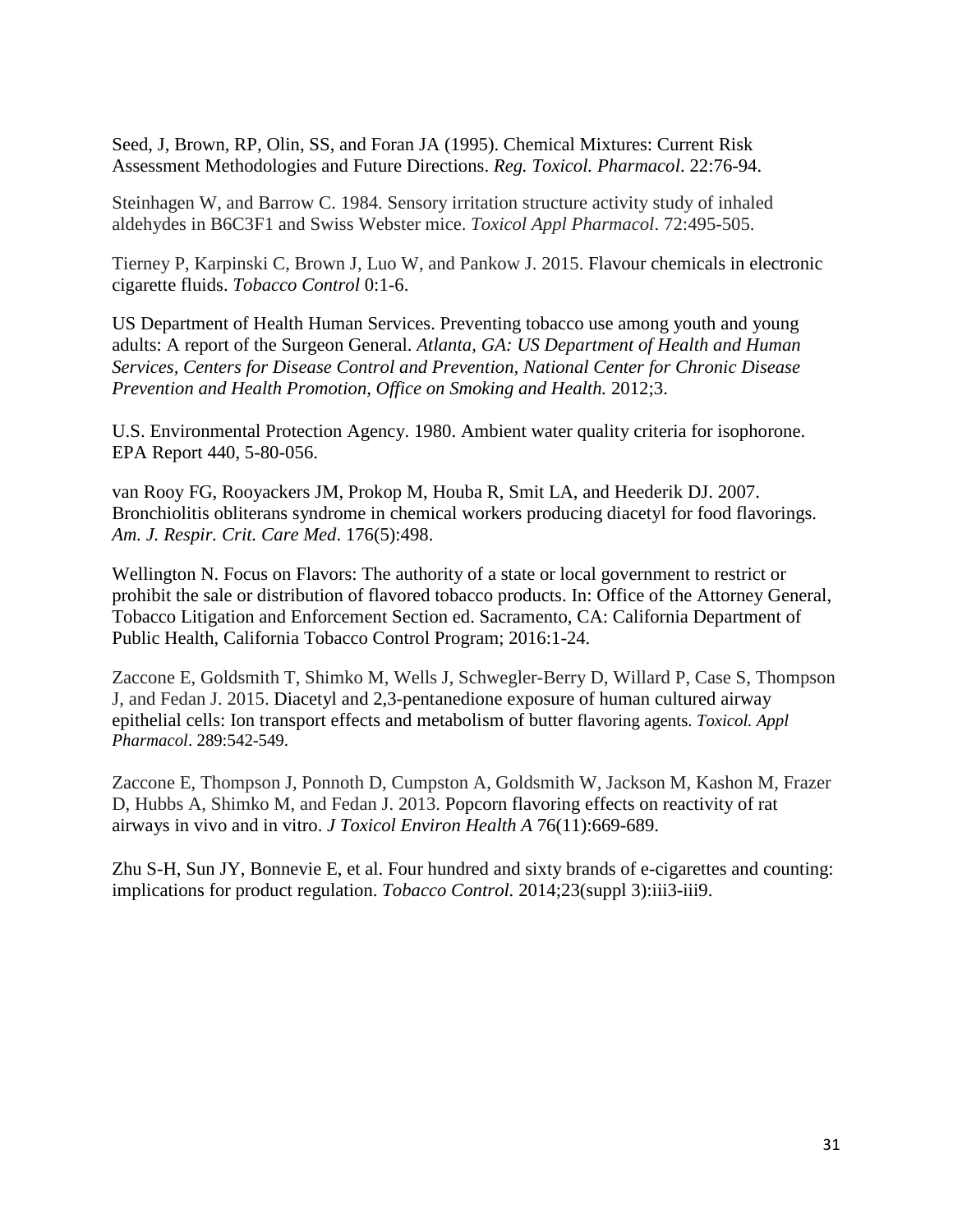## <span id="page-31-0"></span>Appendix A. respiratory irritancy of some flavoring aldehydes and ketones

**Table A1.** Decrease in respiratory rate of mice in response to specific aldehydes and ketones (Steinhagen and Barrow, 1984; DeCeaurriz et al., 1984.)

|                             | <b>Used as a</b>         |                     |                       |                    |
|-----------------------------|--------------------------|---------------------|-----------------------|--------------------|
| <b>Chemical</b>             | <b>Flavoring Agent?</b>  | RD50 value<br>(ppm) | <b>Irritant</b> level | <b>ADI</b>         |
| Acrolein                    | N <sub>o</sub>           | $1.03 - 1.41$       | Strong                | $\qquad \qquad -$  |
| Formaldehyde                | N <sub>o</sub>           | $3.2 - 4.9$         | Strong                | $-1$               |
| Crotonaldehyde <sup>1</sup> | $No*$                    | $3.53 - 4.88$       | <b>Strong</b>         |                    |
| Isophorone                  | Yes                      | 28                  | Strong                | $2 \mu g/kg/day^2$ |
| Mesityl oxide               | Yes                      | 61                  | Moderate              |                    |
| 3-cyclohexane-1-            | Yes                      | $59 - 95$           | Moderate              | None               |
| carboxaldehyde              |                          |                     |                       |                    |
| Cyclohexane carboxaldehyde  | $\gamma$                 | $163 - 186$         | Moderate              | None               |
| Diisobutyl ketone           | Yes                      | 287                 | Moderate              |                    |
| 2-Furaldehyde               | Yes                      | $234 - 287$         | Moderate              | $0.5$ mg/kg/d      |
| Benzaldehyde                | Yes                      | $333 - 394$         | Moderate              | $5$ mg/kg/d        |
| Cyclohexanone               | $\gamma$                 | 756                 | Mild                  | No limits          |
| 2-Ethylbutyraldehyde        | $\overline{\mathcal{C}}$ | 853                 | Mild                  | No limits          |
| Methyl amyl ketone          | Yes                      | 895                 | Mild                  | No limits          |
| Isovaleraldehyde            | Yes                      | $757 - 1008$        | Mild                  | No limits          |
| Valeraldehyde               | Yes                      | $1121 - 1190$       | Mild                  | No limits          |
| Caproaldehyde               | Yes                      | $1029 - 1116$       | Mild                  | No limits          |
| Butyraldehyde               | Yes                      | $1015 - 1532$       | Mild                  | No limits          |
| Methyl isoamyl ketone       | Yes                      | 1222                | Mild                  | No limits          |
| Propionaldehyde             | Yes                      | $2052 - 2078$       | Mild                  | No limits          |
| Acetaldehyde                | Yes                      | $2845 - 2932$       | Mild                  | No limits          |
| Methyl isobutyl ketone      | Yes                      | 3195                | Mild                  | No limits          |
| Isobutyraldehyde            | Yes                      | $3016 - 4167$       | Mild                  | No limits          |
| Methyl propyl ketone        | Yes                      | 5915                | Mild/non              | No limits          |
| Methyl ethyl ketone         | ?                        | 10745               | Mild/non              | No limits          |
| Acetone                     | $\overline{\cdot}$       | 23480               | Mild/non              | No limits          |

1) IARC monograph 1993;

2) USEPA Water Quality Criteria for isophorone, 1980

Table 1 places various aldehydes and ketones into 3 categories based on their published RD<sub>50</sub> potency. The categories in Table 1 are: Mild > 500 ppm > Moderate > 50 ppm > Strong. The relationship is also shown in Figure 2.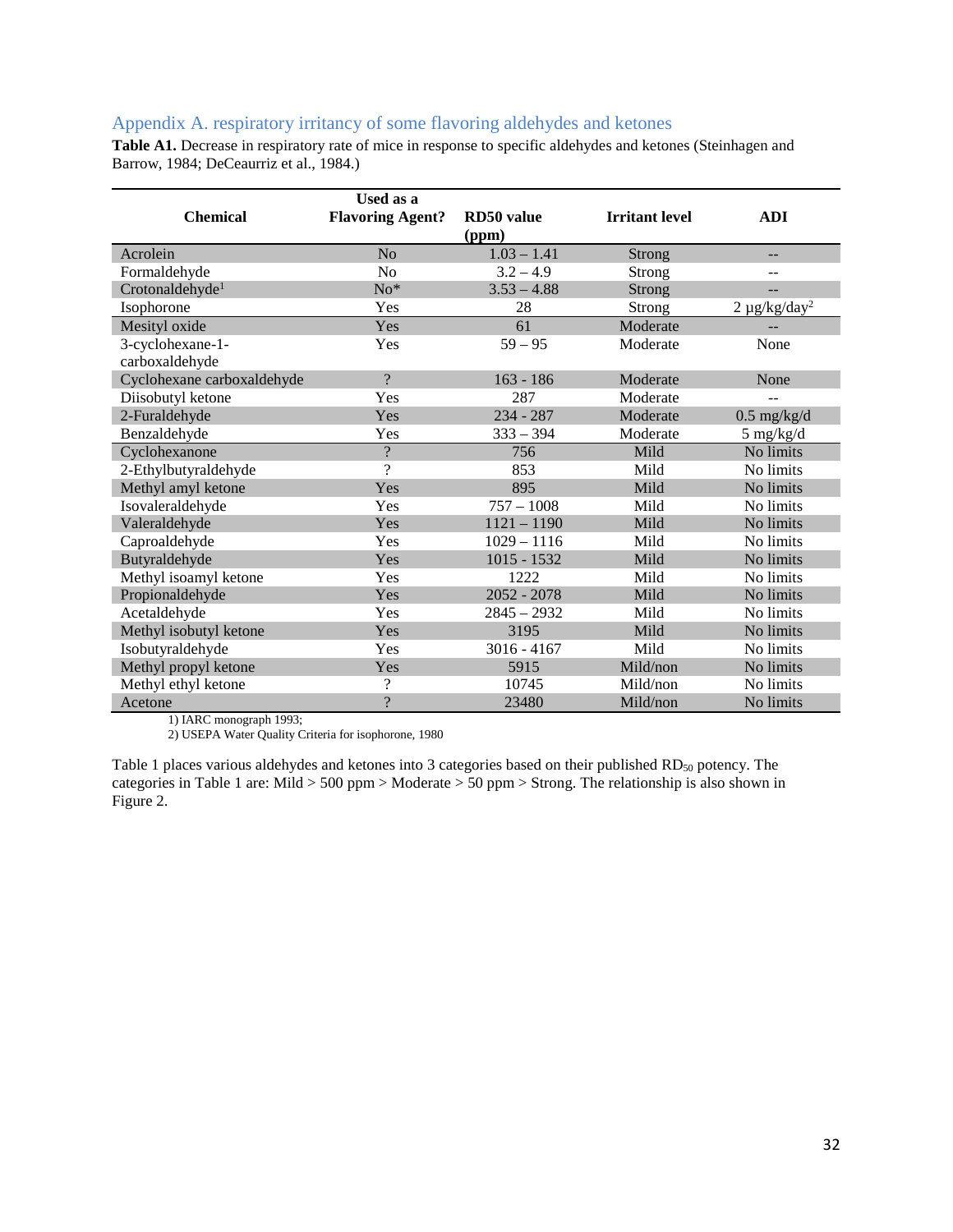# <span id="page-32-0"></span>Appendix B**. Calculation of RD50 values from partition coefficient data**

The ECETOC Task Force in 2006 studied the relationship between log Kaw and log Kow, and log RD50, using 75 observed RD50 values for 58 volatile organic substances (Alarie *et al,* 1995) and log Kaw and log Kow values derived from the USEPA EpiSuite program (US-EPA, 2000).

The following linear relationship was used, in which the regression coefficients b0, b1 and b2 were estimated by multiple regression:

log RD50 = b0 + b1 x log Kow + b2 x log Kaw

Residual variance  $= 0.1559$ 

Degrees of freedom  $= 72$ 

Variance explained  $= 0.749$  (74.9 percent)

 $b0 = 6.346$  Student t for  $b0 = 25.89$ 

 $b1 = -0.8333$  Student t for  $b1 = -14.47$ 

 $b2 = 0.7139$  Student t for  $b2 = 11.22$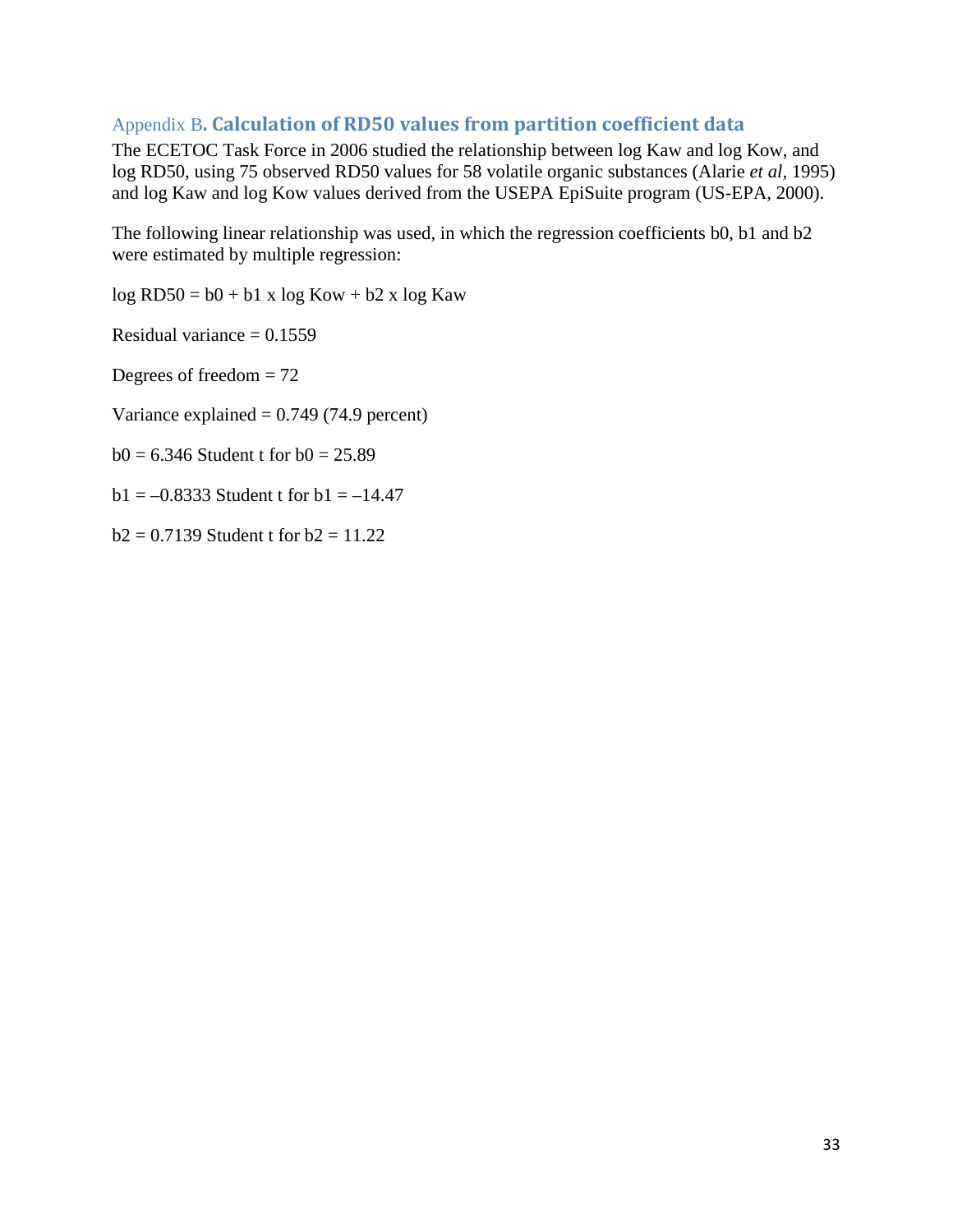## <span id="page-33-0"></span>**Appendix C. Public health policy implications of e-liquid flavorings**

#### **A statement from the California Tobacco Control Program**

Flavored electronic cigarettes and e-liquids pose a threat to the public's health on two fronts. First, evidence suggests that flavors play a role in the uptake of tobacco products by teens, including electronic cigarettes because they are appealing and they mask the harsh taste of tobacco (Ambrose et al., 2015; King et al., 2014; Kostygina et al., 2014; Miech et al., 2015). The earlier a person begins to use tobacco products, the more likely that individual is to develop a severe addiction to nicotine which has lifelong health consequences. Second, e-liquid flavors such as "cherry," "grape," "apple," "peach," and "berry," "Jolly Rancher," and "Kool-Aid" are concoctions of chemicals, some of which are toxic to the respiratory system.

This paper summarizes findings from more than 30 research studies examining the toxicity of chemicals commonly used to produce more than 7,000 unique electronic cigarette flavors widely marketed to the public (Zhu et al., 2014). The impact of flavoring chemicals used in electronic cigarettes on individual and public health is a rapidly evolving area of research and science; however, this review makes it clear that flavoring chemicals classified as "generally regarded as safe" for ingestion by the FDA and WHO/JECFA may not be safe when inhaled. While the toxicity of these chemicals to the respiratory system varies, several flavoring chemicals commonly used in e-liquids are known to cause respiratory irritation, inflammation, or allergic reactions. Despite the need for more research and monitoring to fully understand the short and long-term health implications of respiratory exposure to flavoring chemicals; effects of acute versus chronic exposure to these chemicals; and how voltage output from electronic cigarettes increases the toxicity, there is sufficient evidence for public health action.

Public health educational and policy strategies to protect the public from harm caused by respiratory exposure to flavoring chemicals may be viewed on a continuum from non-restrictive to increasingly restrictive. At the non-restrictive end of the continuum would be efforts such as public education campaigns to raise awareness about the toxicity of various flavoring chemicals used in e-liquids. An example at the restrictive end of the continuum would be a ban on the sale of flavored e-liquids, similar to the FDA's ban on the use of characterizing flavors in combustible cigarettes (FDA, 2009).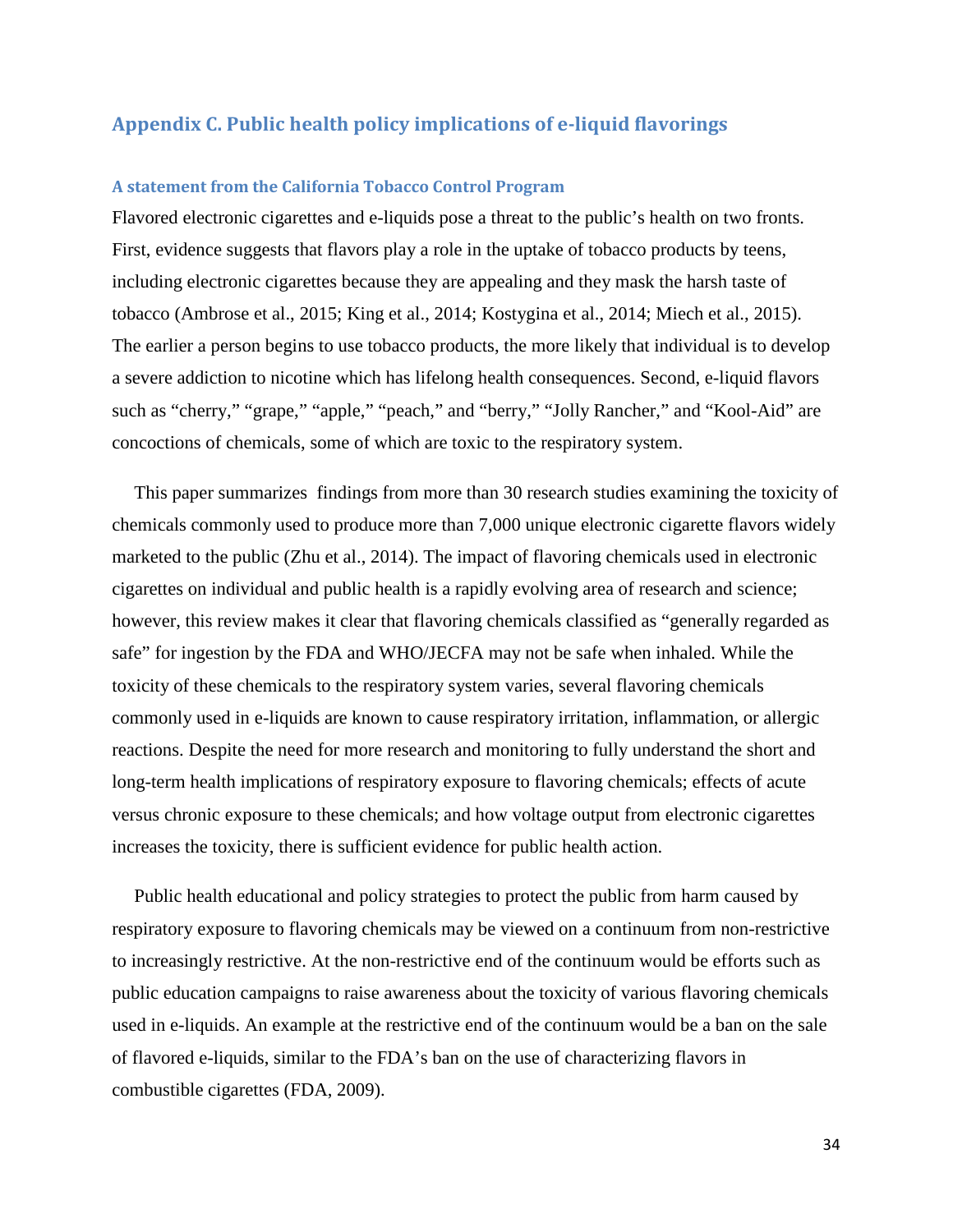As a result of its authority under federal law known as the Family Smoking Prevention Tobacco Control Act of 2009 (Tobacco Control Act), the FDA published its final regulations deeming electronic cigarettes as a tobacco product on May 10, 2016. Among other things, the final deeming regulations requires e-cigarette and e-liquid manufacturers to disclose ingredients, substances, compounds and additives used in the production of these products to the FDA beginning on February 8, 2017, and disclosure of harmful and potentially harmful constituents is to begin on August 8, 2019. Additionally, a single health warning related to the addictiveness of nicotine will be required on packages and advertisements for e-cigarette products and e-liquids beginning on August 8, 2018, (Consortium TCL, 2016).

From the conclusions presented in this research review, it is evident that at the most basic level, consumers need information about the toxicity of various flavoring chemicals used in eliquids. Standardized labeling and ingredient disclosure (including accurate concentrations) of the chemicals used in e-liquids is an appropriate strategy for informing consumers. Increasingly, researchers are also calling for restrictions on the use of certain flavoring chemicals, limiting the level or mixture of some chemicals, the imposition of quality control manufacturing standards, and additional health warning messages (Tierney et al., 2015; Hahn et al., 2014).

The Tobacco Control Act carved out adoption of tobacco product standards, labeling, and establishment of good manufacturing standards for the federal government, explicitly prohibiting state and local governments from adopting policies that are "different from, or in addition to" FDA standards related to "tobacco product standards, premarket review, adulteration, misbranding, labeling, registration, good manufacturing standards, or modified risk tobacco products." (Consortium TCL, 2016; Wellington, 2016) Therefore, the role of state and local public health agencies related to these matters is in conducting and participating in research and surveillance efforts that will inform decision-making and the federal rules process to ensure that policies for electronic cigarette and e-liquid labeling, manufacturing standards, and health warnings adequately maintain and protect the public's health.

While the Tobacco Control Act preempts state and local tobacco control policy activities in some areas, Congress explicitly preserved the authority of state or local governments to regulate or prohibit the sale or distribution of tobacco products. Such efforts includes restricting or prohibiting the sale flavored tobacco products, licensing retailers, enacting smoke-free laws, and